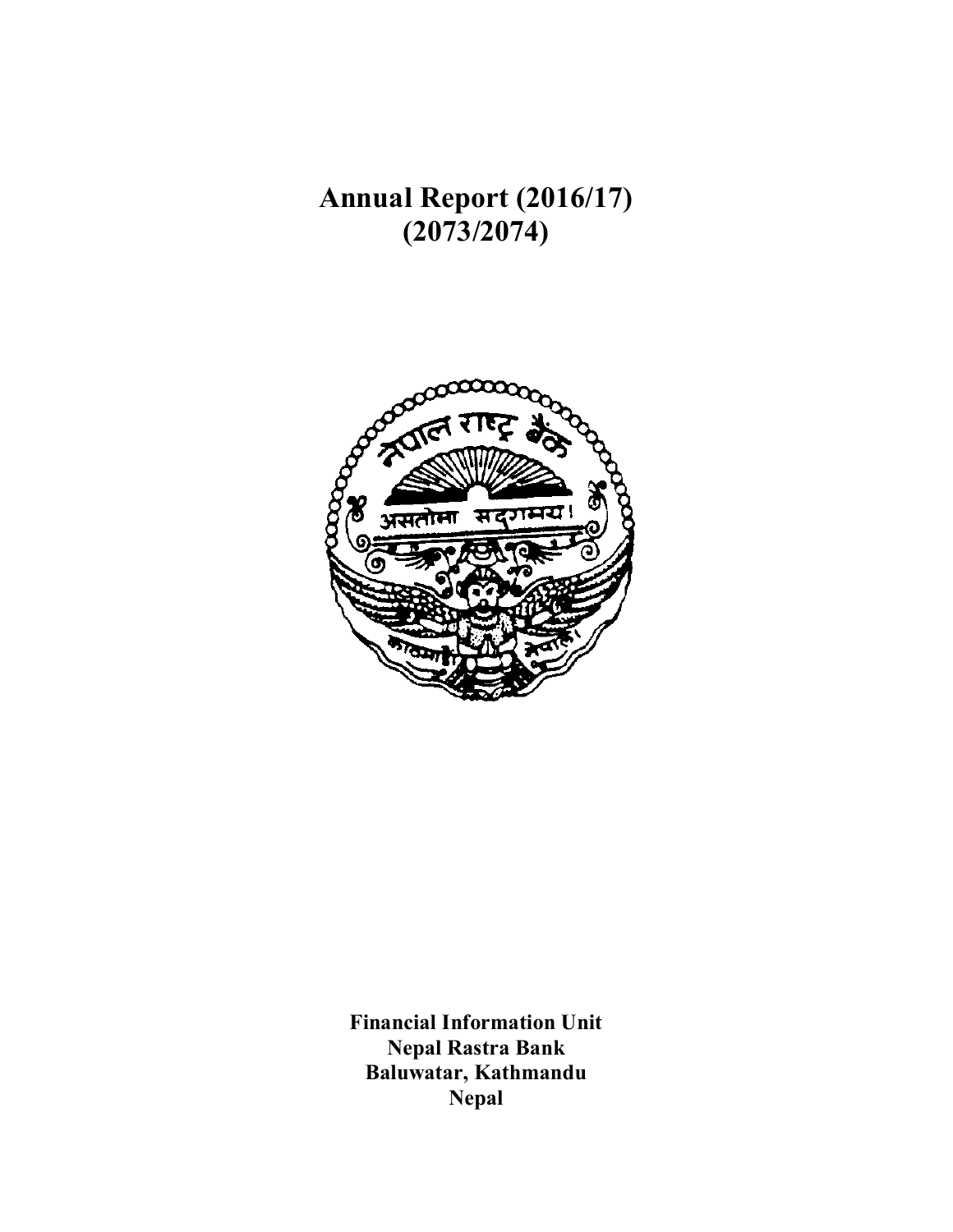# **Table of Contents**

| <b>DIRECTORØS MESSAGE</b>                        | V                       |
|--------------------------------------------------|-------------------------|
| <b>NEPAL'S AML/CFT REGIME</b>                    | 1                       |
| <b>1.1 INTRODUCTION</b>                          | $\mathbf{1}$            |
| 1.2 NEPAL                                        | $\mathbf{1}$            |
| <b>1.3 EFFORTS OF NEPAL TO COMBAT ML/TF</b>      | $\mathbf{1}$            |
| <b>1.3.1 POLICY MEASURES</b>                     | $\mathbf{1}$            |
| 1.3.2 LEGAL MEASURES                             | $\sqrt{2}$              |
| <b>1.4 INTERNATIONAL COOPERATION</b>             | $\overline{\mathbf{c}}$ |
| 1.4.1 NEPAL IN APG                               | $\frac{2}{3}$           |
| 1.4.2 FATF                                       |                         |
| 1.4.3 IMF/WORLD BANK                             | $\overline{3}$          |
| 1.4.4 EGMONT GROUP OF FIUS                       | $\overline{3}$          |
| 1.5 INSTITUTIONAL MEASURES                       | $\overline{4}$          |
| <b>CHAPTER 2</b>                                 | 9                       |
| <b>FIU-NEPAL</b>                                 | 9                       |
| <b>2.1 INTRODUCTION</b>                          | 9                       |
| <b>2.2 STRUCTURE OF FIU-NEPAL</b>                | 11                      |
| <b>2.3 REPORTING ENTITIES</b>                    | 11                      |
| 2.4 THRESHOLD TRANSACTION REPORTS (TTRS)         | 11                      |
| <b>2.5 SUSPICIOUS TRANSACTION REPORTS (STRS)</b> | 12                      |
| 2.6 ANALYSIS                                     | 13                      |
| <b>2.7 DISSEMINATION</b>                         | 14                      |
| 2.8 NRB STRATEGIC PLANNING 2012-2016             | 14                      |
| <b>2.9 BUILDING PARTNERSHIP</b>                  | 14                      |
| <b>2.10 DOMESTIC COOPERATION</b>                 | 14                      |
| 2.11 INTERNATIONAL COOPERATION                   | 15                      |
| 2.12 NATIONAL ML/TF RISK ASSESSMENT (NRA)        | 16                      |
| <b>CHAPTER 3</b>                                 | 17                      |
| <b>CAPACITY BUILDING</b>                         | 17                      |
| <b>3.1 INTRODUCTION</b>                          | 17                      |
| <b>3.2 AUTOMATION OF FIU-NEPAL</b>               | 17                      |
| 3.3 FIU WITH RES                                 | 19                      |
| <b>3.4 FIU WITH REGULATORS</b>                   | 19                      |
| <b>3.5 FIU WITH OTHER AGENCIES</b>               | 19                      |
|                                                  |                         |

i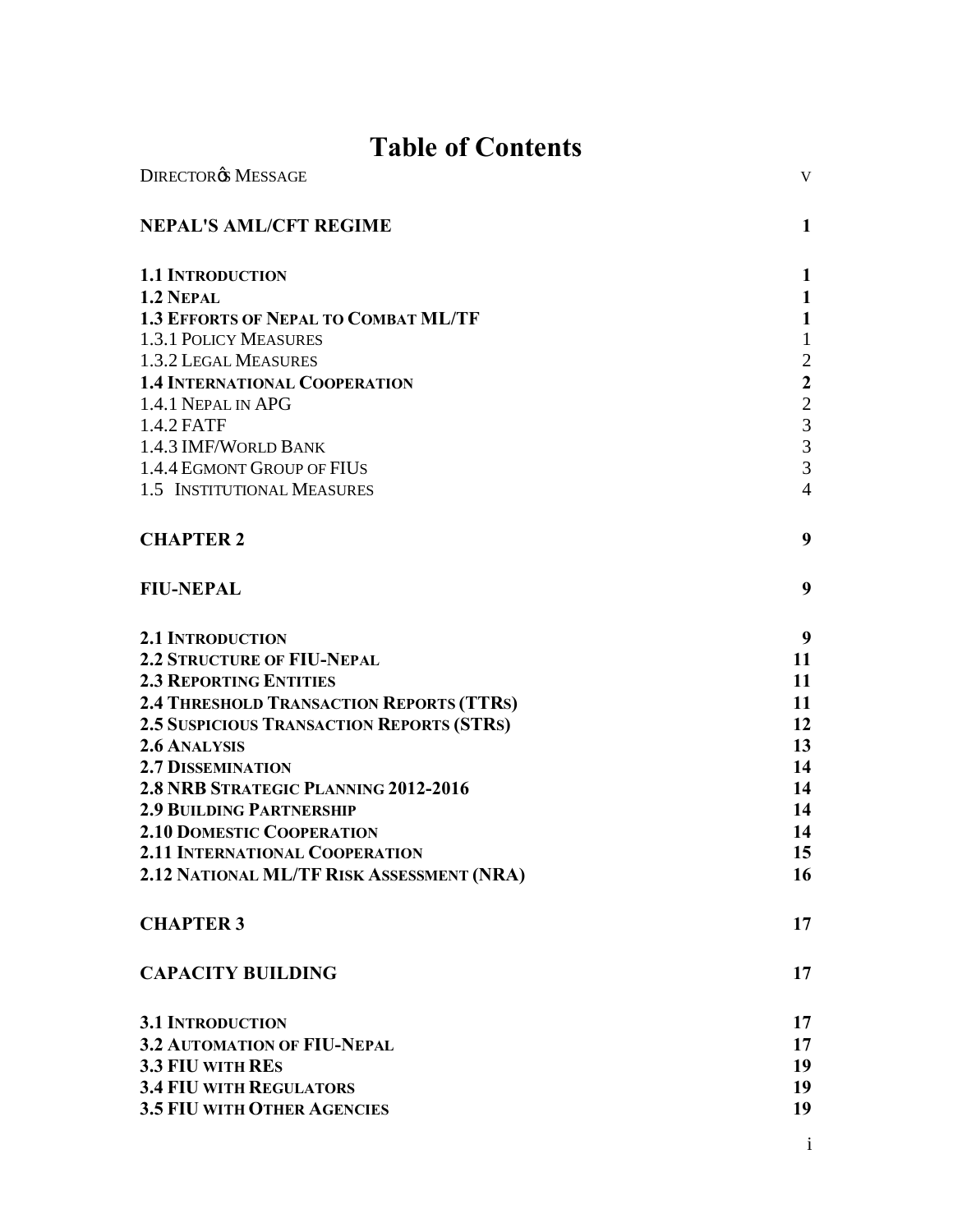| <b>3.6 INTERNATIONAL TECHNICAL ASSISTANCE AND TRAINING</b> | 19 |
|------------------------------------------------------------|----|
| <b>CHAPTER 4</b>                                           | 20 |
| <b>OPPORTUNITIES AND CHALLENGES</b>                        | 20 |
| <b>4.1 OVERVIEW</b>                                        | 20 |
| <b>4.2 CHALLENGES</b>                                      | 20 |
| <b>4.3 EXPECTATION</b>                                     | 21 |
| <b>FREQUENTLY ASKED QUESTIONS (FAQ)-STRS'</b>              | 28 |
| <b>STR TYPOLOGIES</b>                                      | 30 |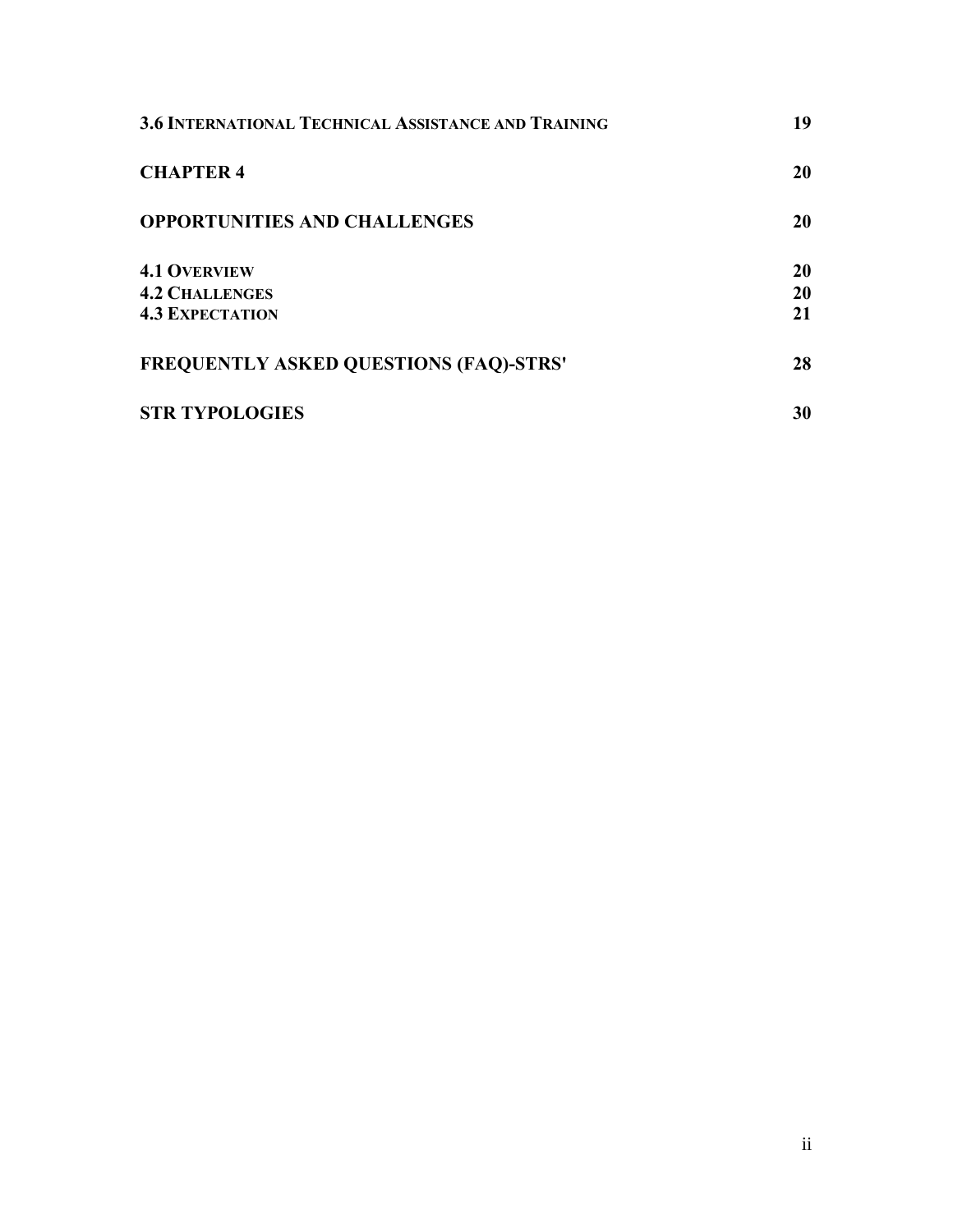## **Acronyms/Abbreviations**

| <b>ALPA</b>    | Asset (Money) Laundering Prevention Act                       |
|----------------|---------------------------------------------------------------|
| AML            | Anti Money Laundering                                         |
| <b>AMLO</b>    | Anti Money Laundering Office of Thailand                      |
| <b>APG</b>     | Asia Pacific Group on Money Laundering                        |
| <b>AUSTRAC</b> | Australian Transaction Reports and Analysis Centre            |
| <b>BFIs</b>    | <b>Bank and Financial Institutions</b>                        |
| BFIRD          | <b>Banks and Financial Institutions Regulation Department</b> |
| <b>BIMSTEC</b> | Bay of Bengal Initiative for Multi-Sectoral Technical and     |
|                | <b>Economic Cooperation</b>                                   |
| <b>BSD</b>     | <b>Bank Supervision Department</b>                            |
| $\mathsf{C}$   | Compliant                                                     |
| <b>CDD</b>     | <b>Customer Due Diligence</b>                                 |
| <b>CEO</b>     | <b>Chief Executive Officer</b>                                |
| <b>CFT</b>     | Combating Financing of Terrorism                              |
| <b>CIAA</b>    | Commission for the Investigation of Abuse of Authority        |
| <b>CNI</b>     | <b>Confederation of Nepalese Industry</b>                     |
| DBSD           | <b>Development Bank Supervision Department</b>                |
| <b>DMLI</b>    | Department of Money Laundering Investigation                  |
| <b>DNFBPs</b>  | Designated Non Financial Business and Professions             |
| DRI            | Department of Revenue Investigation                           |
| <b>ECDD</b>    | <b>Enhanced Customer Due Diligence</b>                        |
| EGMONT         | The Egmont Group of Financial Intelligence Units              |
| <b>FATF</b>    | <b>Financial Action Task Force</b>                            |
| <b>FCSD</b>    | <b>Finance Company Supervision Department</b>                 |
| FIU-Nepal      | Financial Information Unit of Nepal                           |
| <b>FIUs</b>    | Financial Intelligence Units                                  |
| FM             | <b>Finance Ministry</b>                                       |
| <b>FNCCI</b>   | Federation of Nepalese Chamber of Commerce and Industry       |
| GoN            | Government of Nepal                                           |
| <b>GSD</b>     | <b>General Service Department</b>                             |
| <b>ICRG</b>    | <b>International Cooperation Review Group of FATF</b>         |
| <b>IMF</b>     | <b>International Monetary Fund</b>                            |
| IT             | <b>Information Technology</b>                                 |
| <b>IRD</b>     | <b>Inland Revenue Department</b>                              |
| LC             | <b>Largely Compliant</b>                                      |
| <b>LEA</b>     | Law Enforcement Agencies                                      |
| <b>MER</b>     | <b>Mutual Evaluation Report</b>                               |
| <b>MFPSD</b>   | Micro-Finance Promotion and Supervision Department            |
| ML             | Money Laundering                                              |
| <b>MLA</b>     | <b>Mutual Legal Assistance</b>                                |
| <b>MOFA</b>    | Ministry of Foreign Affairs                                   |
| <b>MOHA</b>    | Ministry of Home Affairs                                      |
| MoLJPA         | Ministry of Law, Justice and Parliamentary                    |
|                | <b>Affairs</b>                                                |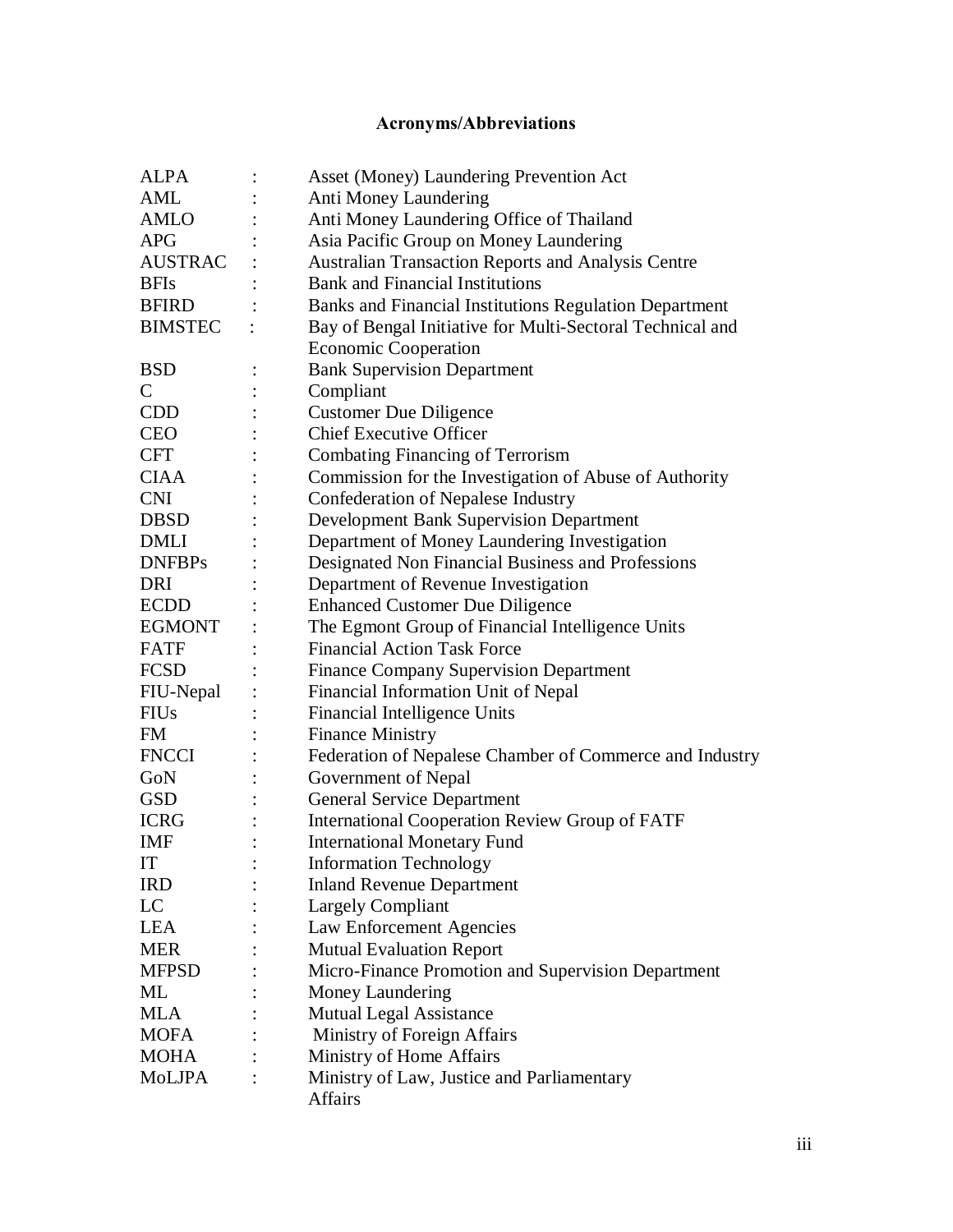| <b>MOU</b>     | Memorandum of Understanding                      |  |
|----------------|--------------------------------------------------|--|
| <b>NA</b>      | Not Applicable                                   |  |
| N <sub>C</sub> | Non-Compliant                                    |  |
| <b>NCC</b>     | <b>National Coordination Committee</b>           |  |
| <b>NPOs</b>    | Non Profit Organizations                         |  |
| <b>NRA</b>     | <b>National Risk Assessment</b>                  |  |
| <b>NRB</b>     | Nepal Rastra Bank                                |  |
| <b>NRs</b>     | <b>Nepalese Rupees</b>                           |  |
| <b>OEMs</b>    | <b>Other Enforceable Means</b>                   |  |
| PC             | <b>Partially Compliant</b>                       |  |
| <b>PEPs</b>    | <b>Politically Exposed Persons</b>               |  |
| PF             | <b>Proliferation Financing</b>                   |  |
| $\mathbf{R}$   | Recommendation                                   |  |
| <b>RE</b>      | <b>Reporting Entities</b>                        |  |
| Recs           | Recommendations                                  |  |
| <b>RN</b>      | <b>Recommendation Number</b>                     |  |
| <b>RRG</b>     | <b>Regional Review Group</b>                     |  |
| <b>SAARC</b>   | South Asian Association for Regional Cooperation |  |
| <b>SEBON</b>   | Securities Board of Nepal                        |  |
| <b>SIP</b>     | <b>Strategic Implementation Planning</b>         |  |
| <b>STR</b>     | <b>Suspicious Transaction Report</b>             |  |
| <b>SWC</b>     | Social Welfare Council                           |  |
| TF             | <b>Terrorism Financing</b>                       |  |
| <b>TTRs</b>    | <b>Threshold Transaction Reports</b>             |  |
| <b>UNO</b>     | <b>United Nations Organization</b>               |  |
| <b>UNODC</b>   | United Nations Office on Drugs and Crime         |  |
| <b>UNSCR</b>   | United Nations Security Council Resolution       |  |
| <b>USA</b>     | <b>United States of America</b>                  |  |
| <b>VIP</b>     | Very Important Person                            |  |
| <b>WB</b>      | World Bank                                       |  |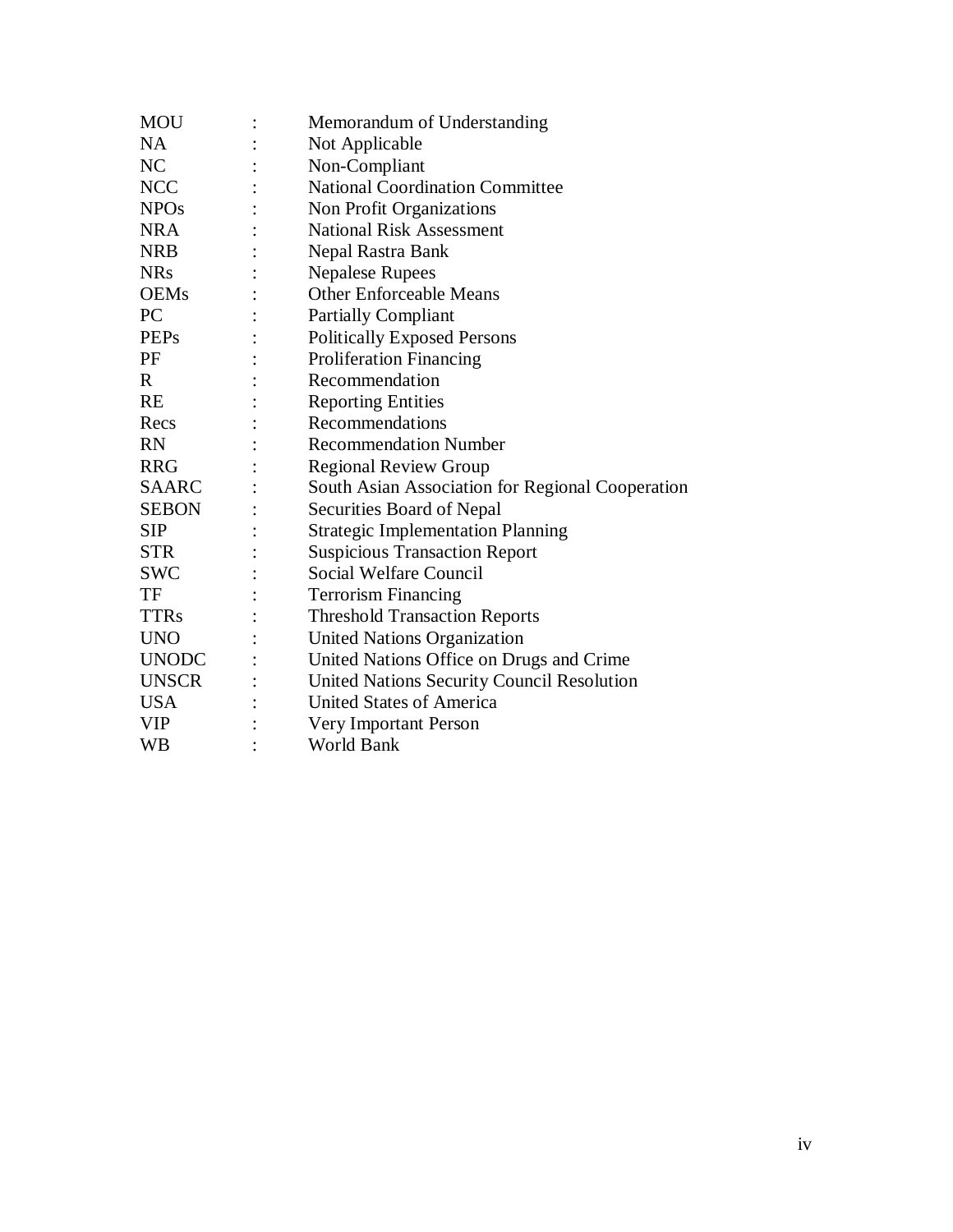#### **Director's Message**

I am pleased to present the annual report for the fiscal year 2016/17 (2073/74), prepared by the FIU-Nepal. This report highlights the activities of the FIU Nepal during the year and it includes the progress, typologies and statistical information. The headline statistical information being the reported number of Suspicious Transaction Reports (STRs) and Threshold Transaction Reports (TTRs) received during the period. The FIU-Nepal's reporting regime has come a long way and, in this long journey several success stories have been achieved. The FIU has been continuously and proactively working in identifying risk areas of AML/CFT and targeting those to meet standards for ensuring that country should remain to be safe and secure.

The year 2016/17 has been quite encouraging for the FIU and saw a record increase in the number of the STRs' being received, processed and disseminated to LEAs' as compared to 2015/16. Likewise, the number of TTR received has also been increased from the previous year. The continued guidance, typologies and presentations by the FIU, in conjunction with an enhanced understanding of the obligations to report is attributed to the increase in the reporting to the FIU, ultimately increasing the dissemination. Entities lacking to report are required to enforce for the reporting by the respective regulators and to comply with the financial sector supervisor's guidelines and directives.

FIU-Nepal has been conducting strategic analysis, including identifying and evaluating the STR information. We hope it plays a pivotal role in identifying trends associated to money laundering, criminal conduct and terrorist financing. Likewise, strategic analysis also identifies the threats and vulnerabilities that could undermine the integrity and stability of the financial sector within Nepal.

The top reporting sector for 2016/17 remained banking sector. The criminality most commonly reported in STRs during 2016/17 was tax evasion followed by misuse of payment products. This has been a common phenomenon from the last three years. Moreover, there has been a marked increase in STRs related to charities received in the name of Christianity, Muslim and other religious activities.

<span id="page-5-0"></span>A main goal of the FATF's 40 Standards is to prevent financial systems from being used for money laundering and terrorist financing purposes. Whilst the reporting of STRs relating to terrorist financing is low in Nepal. Reporting Entities must continue to focus on preventing the movement of funds and identify terrorist financing and disrupt sources of revenue for terrorist organizations. None of the Reporting Entities has ever reported attempted transactions and activity to the FIU as per the obligation under the Act. I would encourage the reporting of  $\pm$ attemptsø if there is sufficient information which may identify the person(s) undertaking these  $\div \text{acts}$ .

Now-a-days cyber related crimes are growing. It is therefore a major and growing threat to the financial sector in Nepal. FIU-Nepal would try to give Guidance on cyber related crime in the coming years.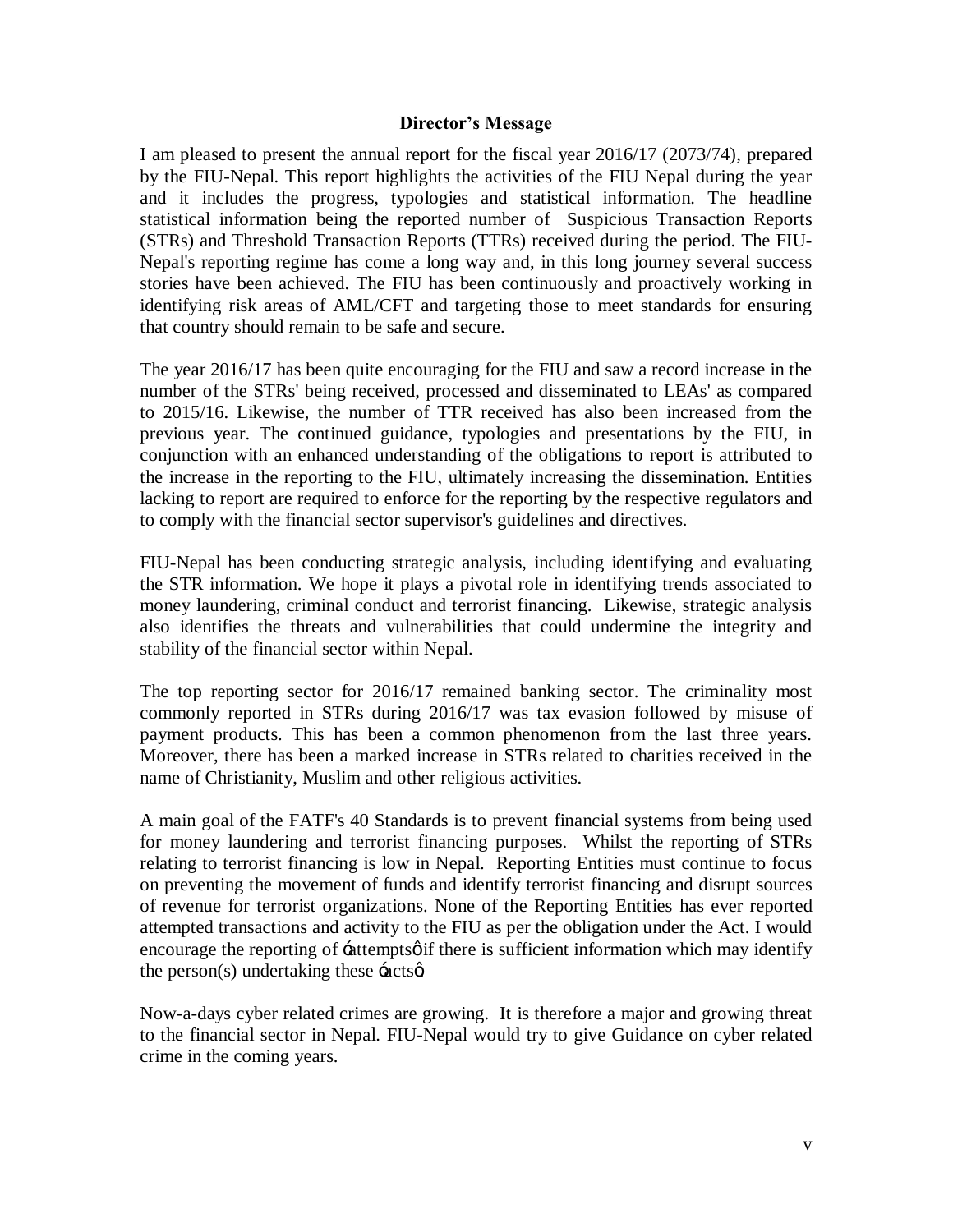Further, I hope, the AML/CFT compliance of Nepal will be more effective and move forward to better result oriented achievement in the coming days. Likewise, I take this opportunity to thank all the stakeholders, NCC and reporting entities for their support and cooperation to fight against AML/CFT. I look forward to working more closely with our stakeholders in achieving our vision of protecting Nepal from AML/CFT and to be prepared for the upcoming mutual evaluation in 2019/20.

For now, I wish you much pleasure reading this latest annual overview.

**Ramu Paudel Chief, FIU-Nepal**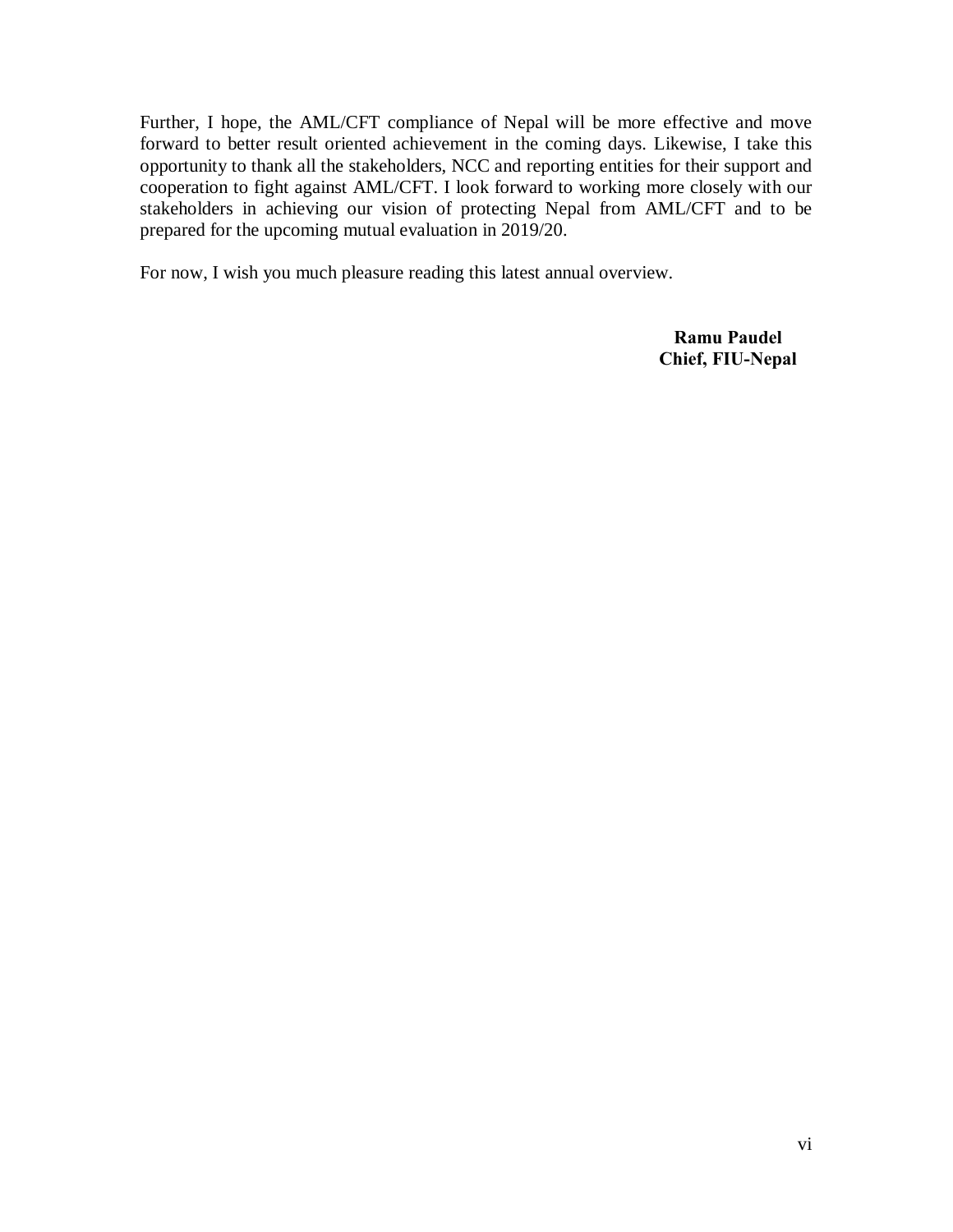## **Chapter 1 Nepal's AML/CFT Regime**

#### **1.1 Introduction**

Money Laundering (ML), Terrorist Financing (TF) and Proliferation Financing (PF), are the greatest threat to human civilization, which distort world peace, security, law and order, causing adverse impacts on the entire financial and criminal justice systems. Such crimes promotes informal financial transactions, production of weapons of mass destruction for terrorist attack; destroy tax regimes; impair transparency and rule of law. Such types of activities, finally weaken all developmental activities and financial stability. Therefore, entire global community has depicted their serious concerns on establishing a sound AML/CFT set up to fight against such types of common global problems.

#### **1.2 Nepal**

As AML/CFT has become very important agenda of both developed and underdeveloped countries, Nepal cannot remain detached from this global AML/CFT Regime. Nepal has been making substantial progress towards its goal of strengthening AML/ CFT system by implementing legal, institutional and preventive measures in place. The Government of Nepal has internalized AML/CFT system as a strategic tool to control financial crimes and establish a sound economic and financial system.

Nepal is an active participant of global AML/CFT regime. It is evident from its membership to the UNO, SAARC, APG, Egmont Group of FIUs and BIMSTEC. Ratification of major international conventions; enactments of instrumental statutes; implementation of National AML/CFT Strategy; and establishment and designation of major institutional infrastructures in a short period of time are the basic foundation for functional operation of the AML/CFT regime. As a result, Nepal has been acquitted from the *Improving Global AML/CFT Compliance List* of FATF/ICRG from June 2014.

These achievements are the result of the collective efforts of respective domestic agencies including the stakeholders of this regime and support from international communities. Now, these platforms are expected to support Nepal to focus or focusing on its core operational activities and take strategic steps towards effectiveness of ML/TF regime. However, there are lots of responsibilities and tasks to be performed, particularly in legal and operational sectors. Though, Nepal stands at a historic turning point in AML/CFT policy, some gaps still exist in understanding the scope and value of AML/CFT measures. Our major duties are to present highlights of major achievements and to create awareness to stakeholders which can also be beneficial to the public at large.

#### <span id="page-7-0"></span>**1.3 Efforts of Nepal to Combat ML/TF 1.3.1 Policy Measures**

<span id="page-7-4"></span><span id="page-7-3"></span><span id="page-7-2"></span><span id="page-7-1"></span>AML/CFT policy framework of Nepal begins with the AML/CFT National strategy to the numbers of statutes and regulatory/supervisory guidelines and preparation of the National Risk Assessment. The GoN had implemented a comprehensive National Strategy and Action Plan for Combating Money Laundering and Financing of Terrorism 201162016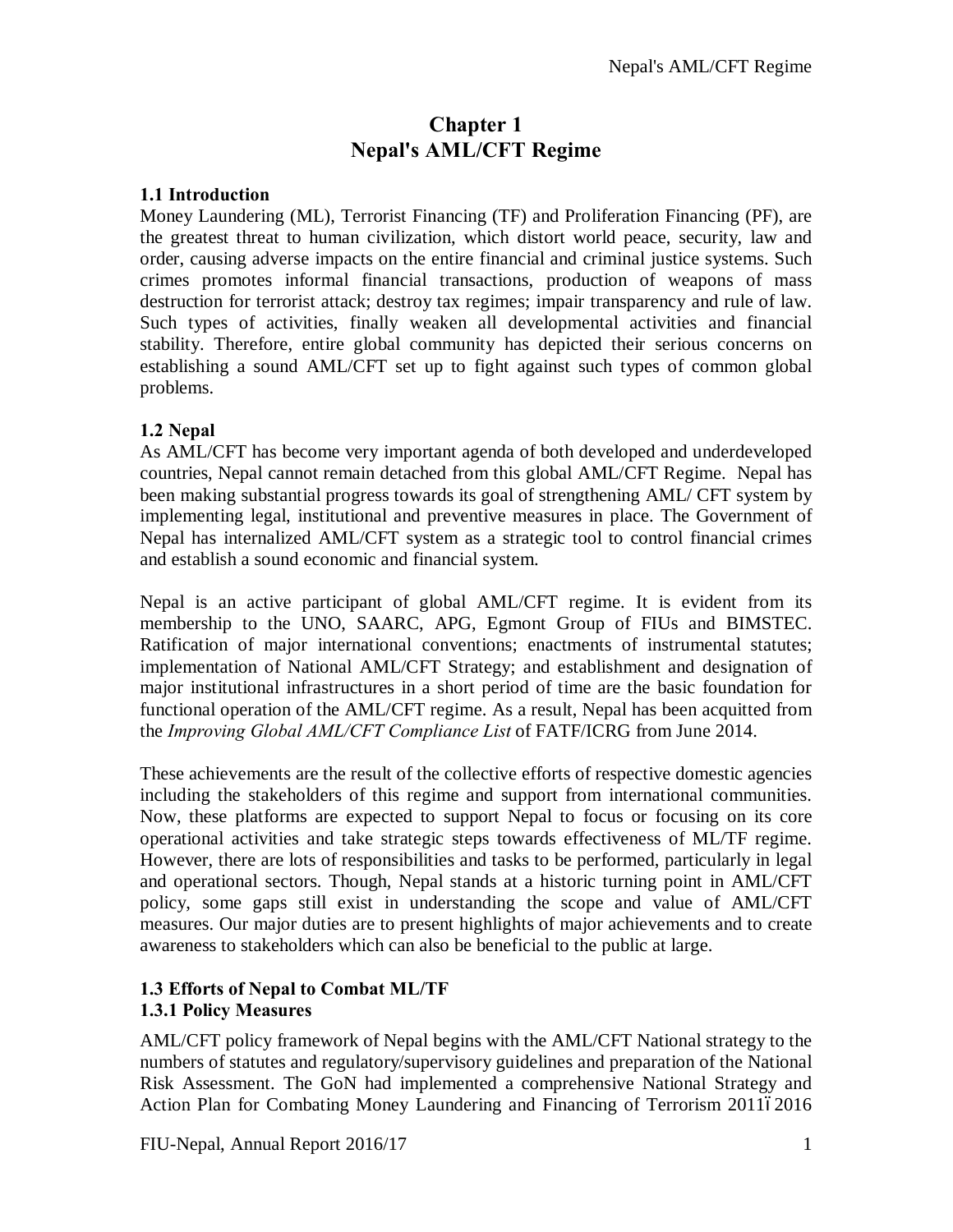with the different objectives. The new National Strategy is due as the 5 year Strategy has already passed. Strategy of 2011-2016 consisted of time based action plans and confined the dedicated agencies to materialize such actions. Majority of action plans that have substantial agenda have already been materialized as traced out from its time based assessment.

The on-going Self-Assessment of AML/CFT regime in Nepal would bring out the drawbacks and the areas to be rectified and the data obtained though Self-Assessment would be helpful to make the new strategy for the coming few years in Nepal.

#### **1.3.2 Legal Measures**

Nepalese AML/CFT legal regime has been framed by the parliamentary enactments particularly in The Assets (Money) Laundering Prevention Act, 2008. Other laws relating to criminalization of predicate offences, Regulation/Supervision, MLA, Extradition, Confiscation (Seizing and Freezing) of Criminal Proceeds and Instrumentalities, etc. are integral to this system. The **Annex 1-3** presents the laws, international conventions, regulatory directives and supervisory manuals that have been enacted and implemented. Along with these legal instrument NRB has implemented 20 off-site and on-site Supervisory Manuals in 2014 so as to ensure the compliance of AML/CFT laws.

#### **1.4 International Cooperation**

Nepal is well ahead and self-conscious about AML/CFT regime. It is indicated by Nepal's membership to major international organizations, ratification and accession of prime AML/CFT (as provided under **Annex 2**) related conventions, and implementation of the UN Security Council Resolutions 1267 and 1373, engagement with APG and FATF in consultation process for developing global policies on AML/CFT.

#### **1.4.1 Nepal in APG**

Having obtained membership of APG in 2002, Nepal has expressed its commitment to fully comply with international AML/CFT standards. Accordingly, Nepal is quite active in APG and its forums. Nepal had represented and served as a member of *APG Steering Committee* representing South Asian Countries for the year 2012/13.

Nepal was evaluated for the second time in 2010 based on old FATF 40 plus 9 standards. The report was adopted in July 2011 where Nepal was rated NC or PC on 44 Recommendations out of 49, which included 15 of the 16 Core/Key FATF Recs. as NC/PC. However, Nepal's progress after the evaluation was so substantial that it had technically (legal and institutional) resulted LC in 10 Core/Key Recs. These achievements have also assisted Nepal to come out from the APG Expedited/Enhanced as well as from regular monitoring in 2014. Technical assistance provided by the APG for the development of such AML/CFT system in Nepal is remarkable.

<span id="page-8-2"></span><span id="page-8-1"></span><span id="page-8-0"></span>Nepal has continued to participate in all kinds of plenary, trainings and meeting being organized by APG. Nepal has also showed its interest and commitment during the APG Plenary in Colombo, Sri Lank in 2017 to organize a APG Plenary in Kathmandu in 2018.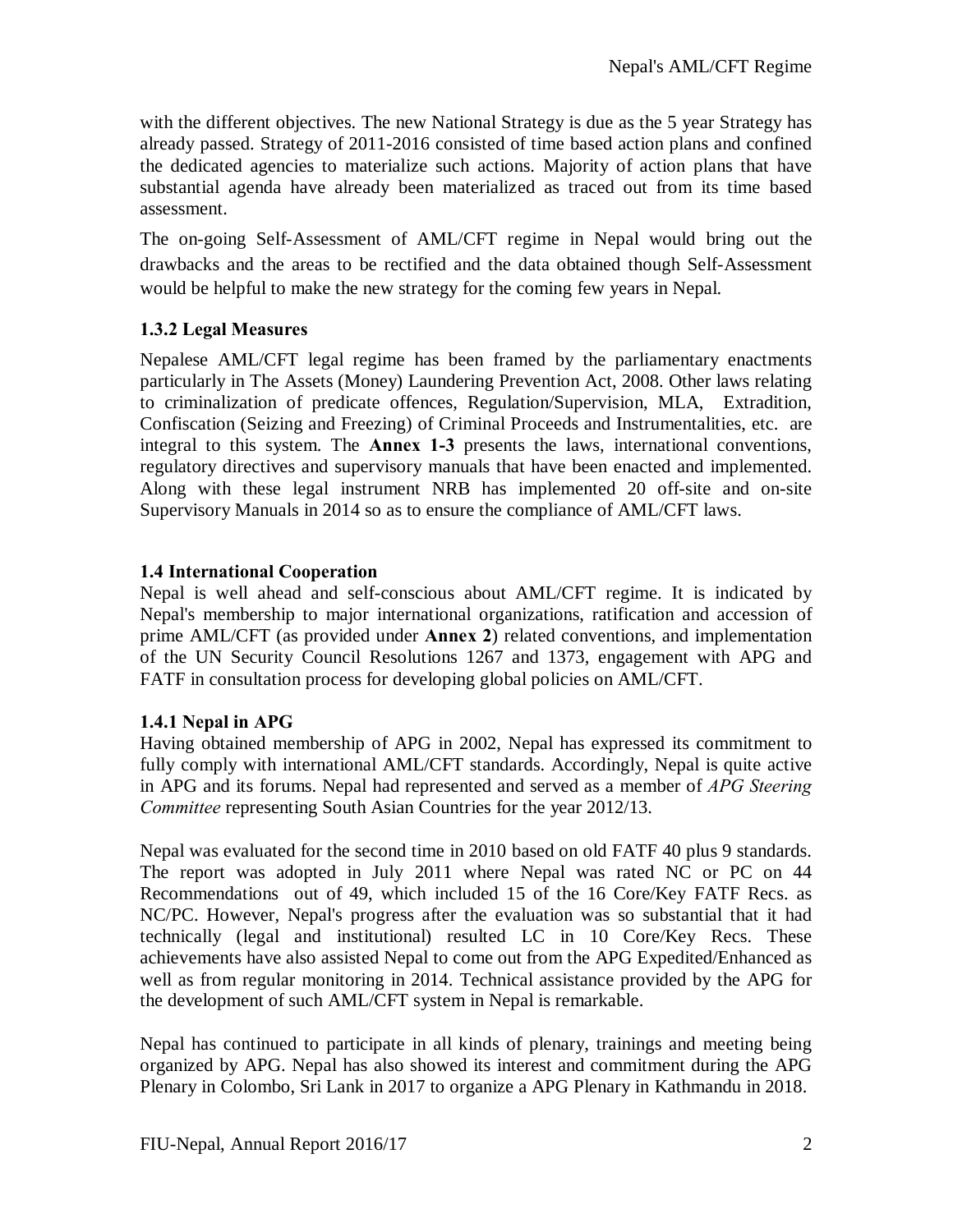#### **1.4.2 FATF**

Financial Action Task Force (FATF) is a global standard setting body on AML/CFT and an inter-governmental organization for monitoring AML/CFT compliance. It has revised, updated and combined its earlier  $40 + 9$  AML/CFT Standards into 40 Standards called *INTERNATIONAL STANDARDS ON COMBATING MONEY LAUNDERING AND THE FINANCING OF TERRORISM & PROLIFERATION, 2012. Its ASSESSMENT METHODOLOGY 2013* has expanded the scope of evaluation to the assessment of the evaluation of effectiveness of the overall system of a jurisdiction. The Methodology has recommended for the assessment of technical compliance as well as assessment of effectiveness of a jurisdiction. Evaluation of effectiveness is a new process and is a tough challenge not only to Nepal but also to the entire world.

Although, Nepal is not a member to FATF directly, it has a relation with FATF through APG (the FATF style regional body also called FSRB). Nepal was also engaged with FATF through ICRG process since 2009. Nepal has proved its commitments by complying international standards through enactment and amendment of relevant legislations, establishment and designation of institutions like Financial Information Unit (FIU), Department of Money Laundering Investigation and other Regulatory Institutions for various sectors and Investigating Agencies for others.

#### **1.4.3 IMF/World Bank**

Nepal is a member country to the World Bank and International Monetary Fund. Both the organizations have mandate for certain AML/CFT matters basically in accordance to Article IV under Articles of Agreement of the International Monetary Fund. In addition to this, these global organizations have provided trainings and technical assistance for capacity buildings for the member countries. Both agencies have supported Nepal with providing the tools for transparency and preparing on how to -going after dirty money  $\alpha$ . IMF has substantially supported Nepal in developing National AML/CFT strategy, legal, supervisory and FIU capacity building frameworks, which is still going on up to April, 2016*.* The World Bank has technically assisted Nepal in conducting National ML/TF Risk Assessment, and the NRA working team has already submitted NRA report to risk committee headed by FIU Chief and it is in the final stage.

#### **1.4.4 Egmont Group of FIUs**

In 1995, a group of FIUs decided to establish an informal group for the stimulation of international cooperation. Now, it is known as the Egmont Group of Financial Intelligence Units and these FIUs meet regularly to find ways to cooperate, especially in the areas of information exchange, training and the sharing of expertise. Egmont provides a platform for the secure exchange of expertise and financial intelligence to combat money laundering and the financing of terrorism of which the FIU-Nepal is a member.

<span id="page-9-2"></span><span id="page-9-1"></span><span id="page-9-0"></span>The goal of the Egmont Group is to provide a forum for FIUs from around the world to improve cooperation in the fight against money laundering and financing of terrorism and to foster the implementation of domestic programs in this field.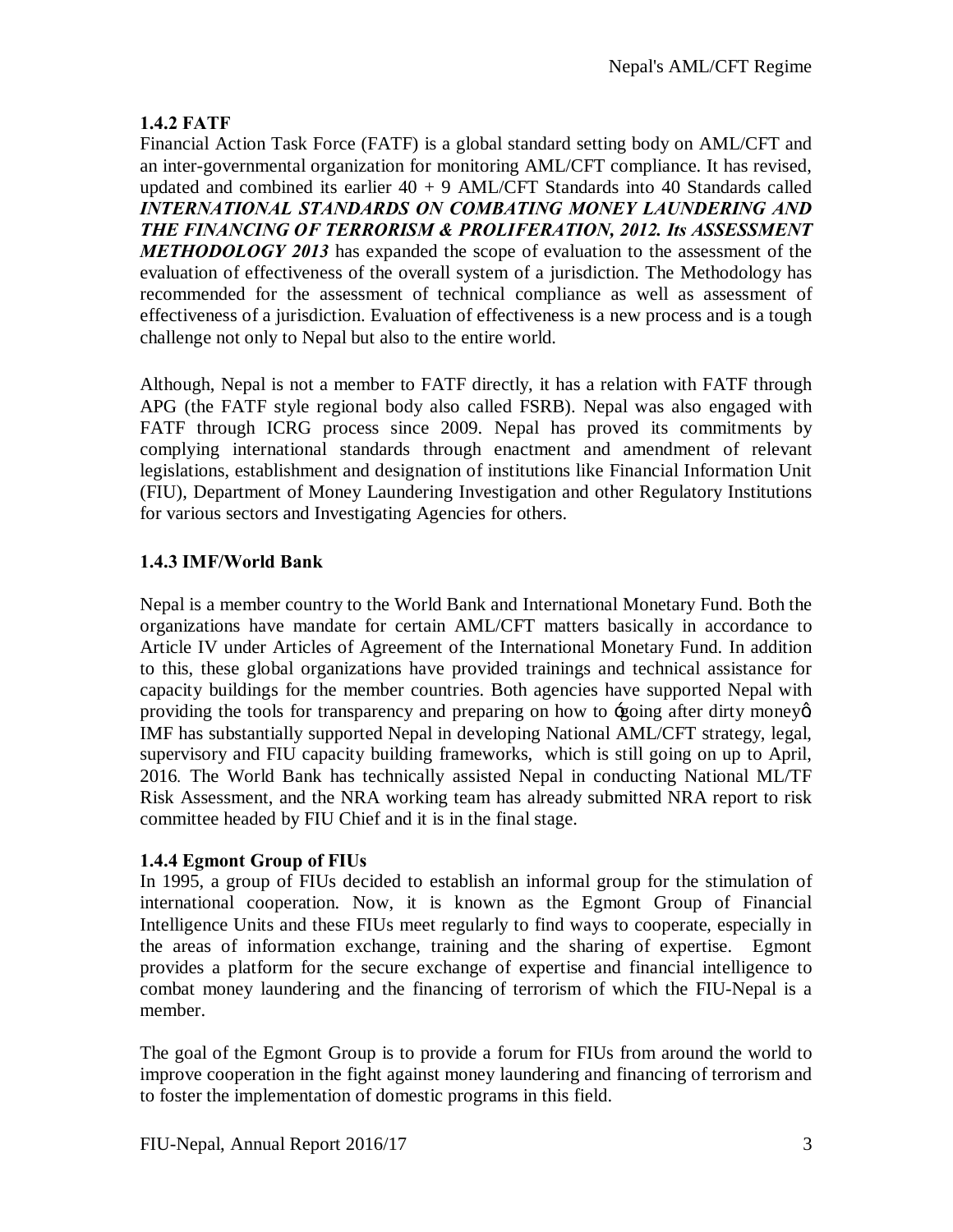As a member of the Egmont Group, the FIU is able to send requests for information to other member jurisdictions by the Egmont Secure Web (ESW) secure email network and also receive requests from other Egmont Group members.

In 2016/17, the FIU received several Egmont requests for information. These were received from jurisdictions including the USA, Cayman Islands, Taiwan, Turkey India, Samoa, Japan, Bangladesh Republic of Philippines, Latvia and Kazakhstan.

Similarly, in 2016/17, the FIU sent several Egmont requests for information to different jurisdictions, including Latvia, Panama, Bulgaria, Portugal, Belarus, British Virgin Island, Macedonia, Uzbekistan, Austria, Serbia, UK, USA and in one of the case the request was sent to all the ESW Users.

When a request for information is received by the FIU, it is acknowledged upon receipt, and responded to in a timely manner, dependent on the nature and detail of the information requested. The FIU provides full cooperation to the requesting jurisdiction. The most frequently identified predicate offences within the received Egmont requests are money laundering, fraud and tax evasion.

Intelligence shared between jurisdictions is crucial for the analysis of STRs and for the development of intelligence for dissemination. Timely responses and quality intelligence are essential for the jurisdiction to develop the intelligence .

The information included in these requests may be used for intelligence purposes only and may only be forwarded to law enforcement with the express consent of the disseminating FIU. If the information is required for evidential purposes, law enforcement must request the information by way of submitting a mutual legal assistance request to the appropriate jurisdiction.

#### **1.5 Institutional Measures**

<span id="page-10-0"></span>Institutional framework for Nepalese AML/CFT regime includes policy and operational sectors. The specialty lies on the formulation of a dedicated statutory high level policy committee like National Coordination Committee (NCC), headed by Secretary of the Ministry of Finance and other committees as constituted under National Strategy and by the decision of NCC.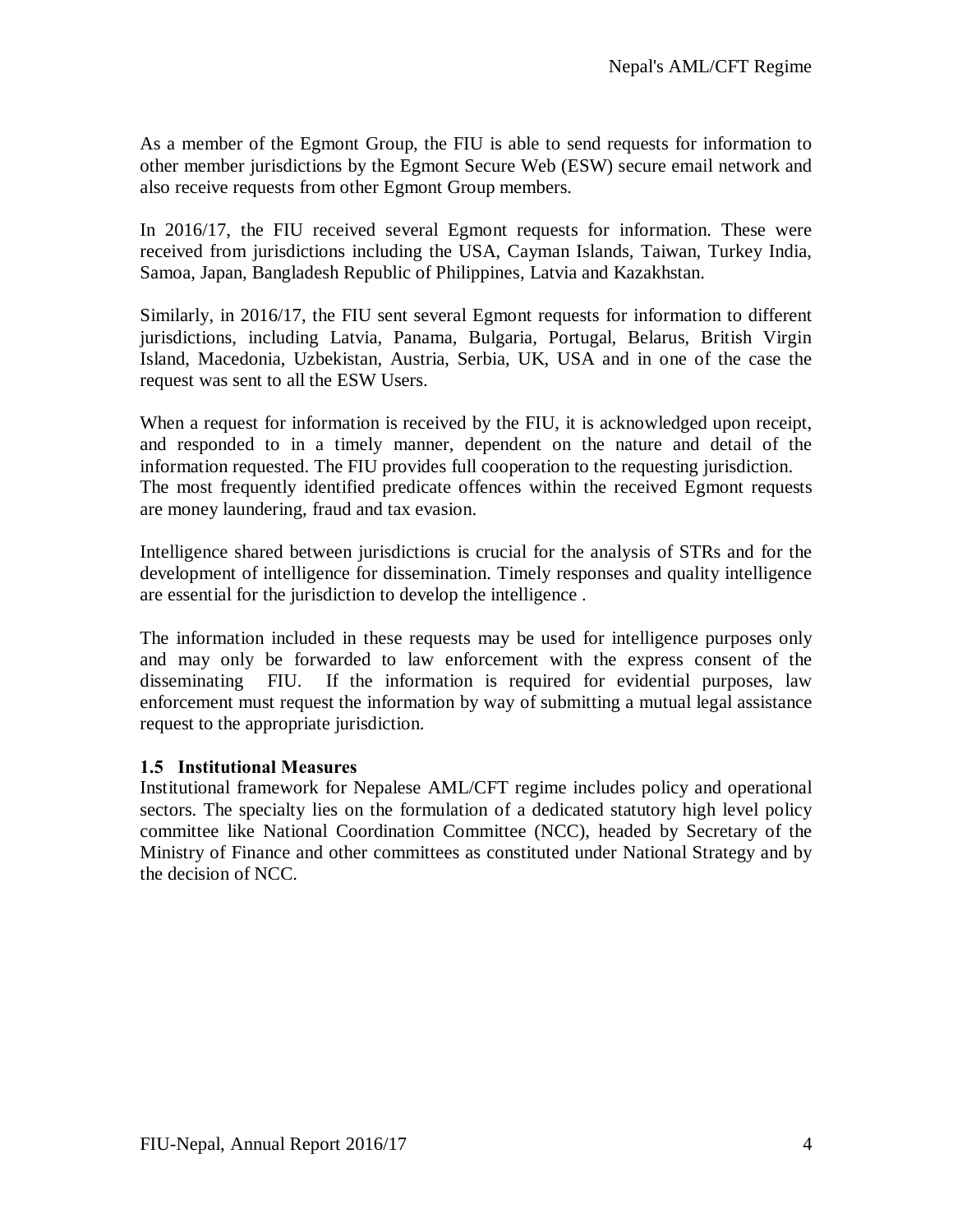#### *1.5.1 Coordination at Policy Level*



**Figure 1.1: Hierarchy of Mechanism**

*Source: FIU-Nepal, NRB*

National Coordination Committee is the policy making body of Nepal's AML/CFT regime, which is responsible for mostly policies and coordination among the different stakeholders. Implementation Committee headed by Deputy Governor and several other committees and sub-committees including operational agencies work to support NCC for national achievement. Since, the AML/CFT regime is an area that cannot be dealt ignoring multi-agencies *o* roles and responsibilities, that *n* why it has many stakeholders from different sectors and agencies.

Secretary of Ministry of Finance heads the NCC; other members are secretaries from Ministry of Law and Justice, Ministry of Home Affairs, Ministry of Foreign Affairs, Office of Prime Minister and Council of Ministers, and Commission for the Investigation of Abuse of Authority. Other members include Deputy Attorney General from Office of Attorney General, Deputy Governor of Nepal Rastra Bank, Inspector General from Nepal Police, Chief of Department of Money Laundering Investigation. The head of Financial Information Unit takes the responsibility of the secretary of the committee. National Coordination Committee is quite proactive in developing AML/CFT policy, legal frameworks, and institutional frameworks, as well as facilitating coordination functions between the agencies.

Implementation Committee is headed by the Deputy Governor of Nepal Rastra Bank. This committee comprises the representatives from different legal, regulatory, enforcement and other competent and relevant authorities of AML/CFT. This committee is responsible for monitoring and implementation of AML/CFT policies formulated by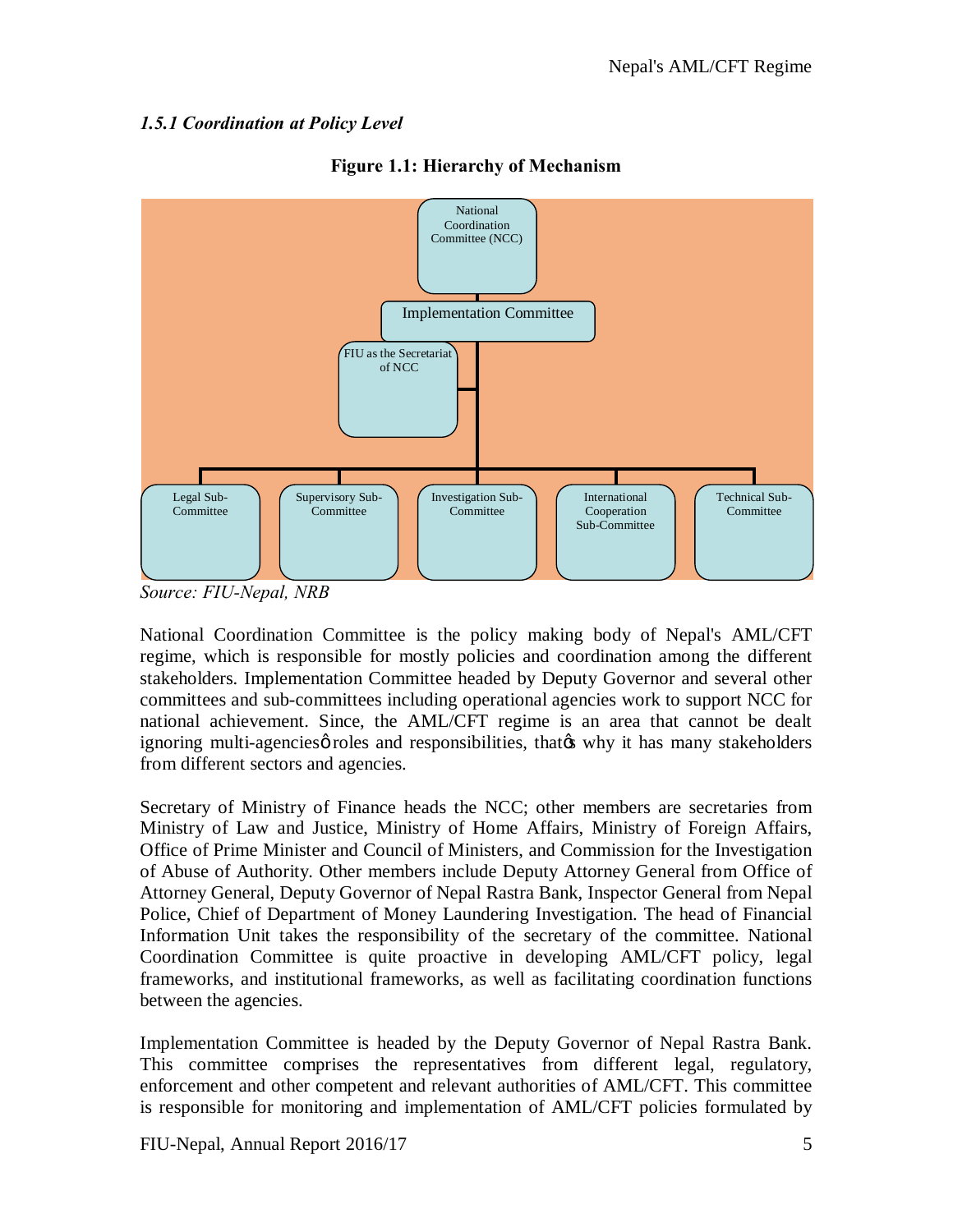NCC and monitoring the progress of National Strategy, 2011-2016. This committee coordinates operational and implementation activities and assesses the effectiveness of different stakeholders involved in AML/CFT regime. Other sub-committees include legal, supervisory, investigation, international cooperation, technical and are concentrated on their core sectoral business.

#### *1.5.2 Operational Measures*

Money Laundering and Terrorist Financing is a multi-agencies' task and requires active participation of all stakeholders to materialize its objectives. Agencies stated below in the diagram form the structure of functional AML/CFT system in Nepal.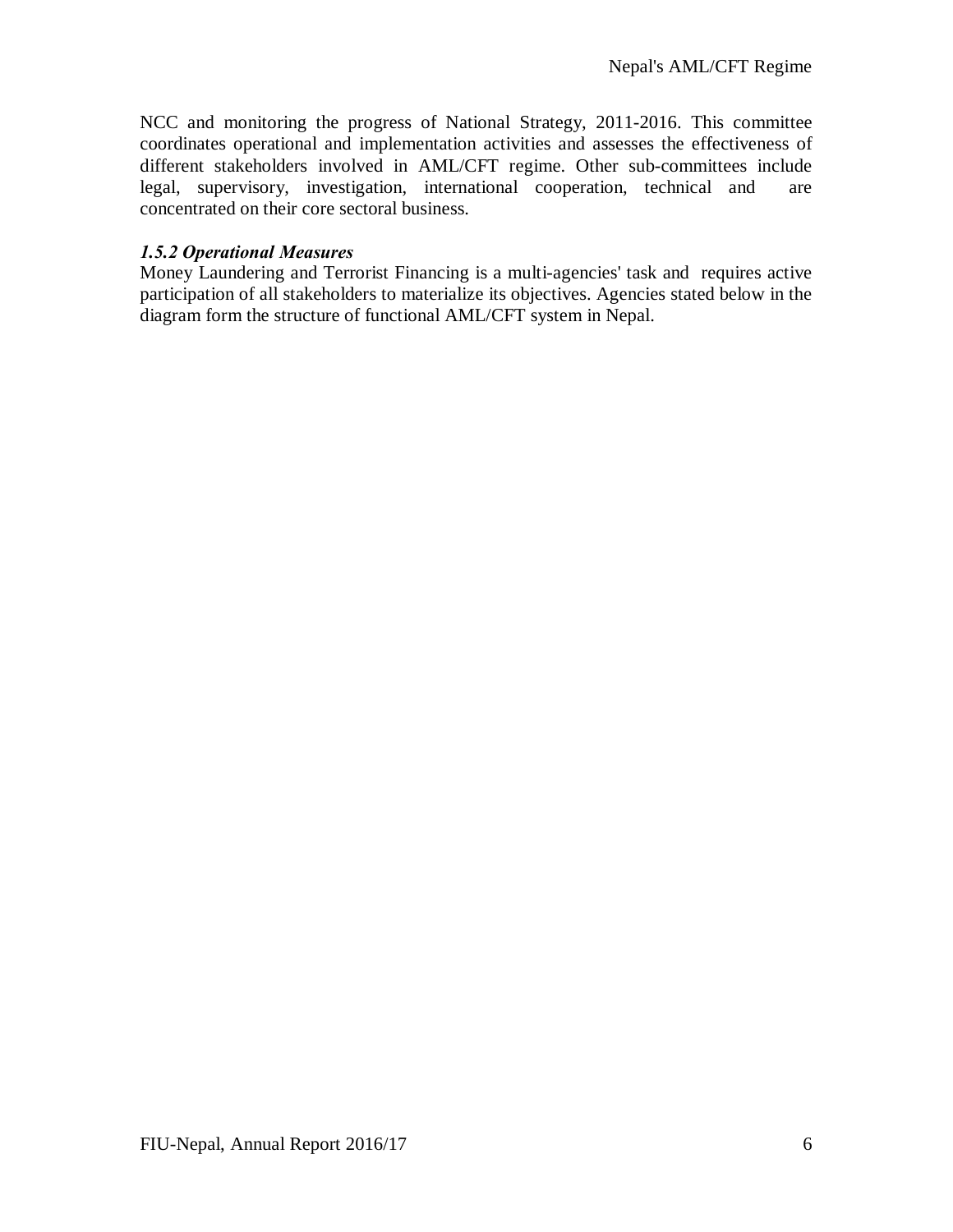

#### **Key Players and Stakeholders in the AML/CFT System**

**Figure 1.2: Stakeholder in AML/CFT Regime**

### *1.5.3 Key Players with Assigned Responsibility*

Based on the current domestic legal regime of Nepal and revised FATF Recommendations/standards, table presented in Annex 4 defines the domestic agencies that are responsible to carry out the core obligations in Nepalese AML/CFT system. Each agencies are provided with the responsibility to meet the standards that are provided by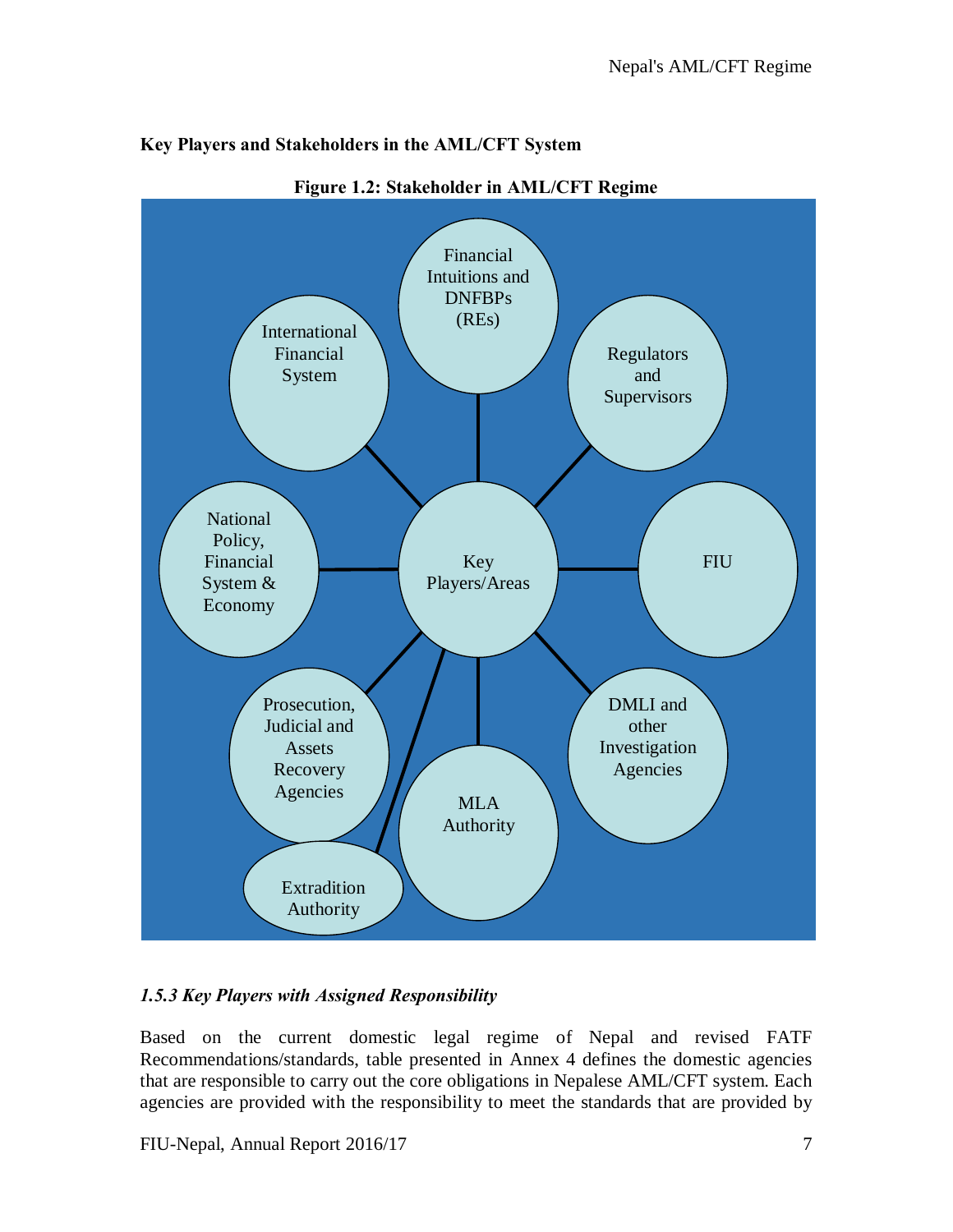the FATF. National Coordination Committee in Nepal is the highest authority to advice the government with the any kind of laws and policies required for AML/CFT regime. Likewise, Department of Money Laundering Investigations is institutionalized to investigate the ML offences whereas, the reporting entities are obliged to follow the preventive measures which are under part 4 of the recommendations.

#### *1.5.4 Next Mutual Evaluation of Nepal*

Nepal's third mutual evaluation is scheduled to be held in 2020-021 under new methodology. Unlike last evaluation of Nepal in 2010, which was primarily based on technical (legal and institutional) aspects, the third evaluation will be assessed in effectiveness for visible implementation and outcomes in addition to technical outputs and laws. All respective agencies need to have serious concerns early so that scattered efforts can trickle down into a consolidated national achievement.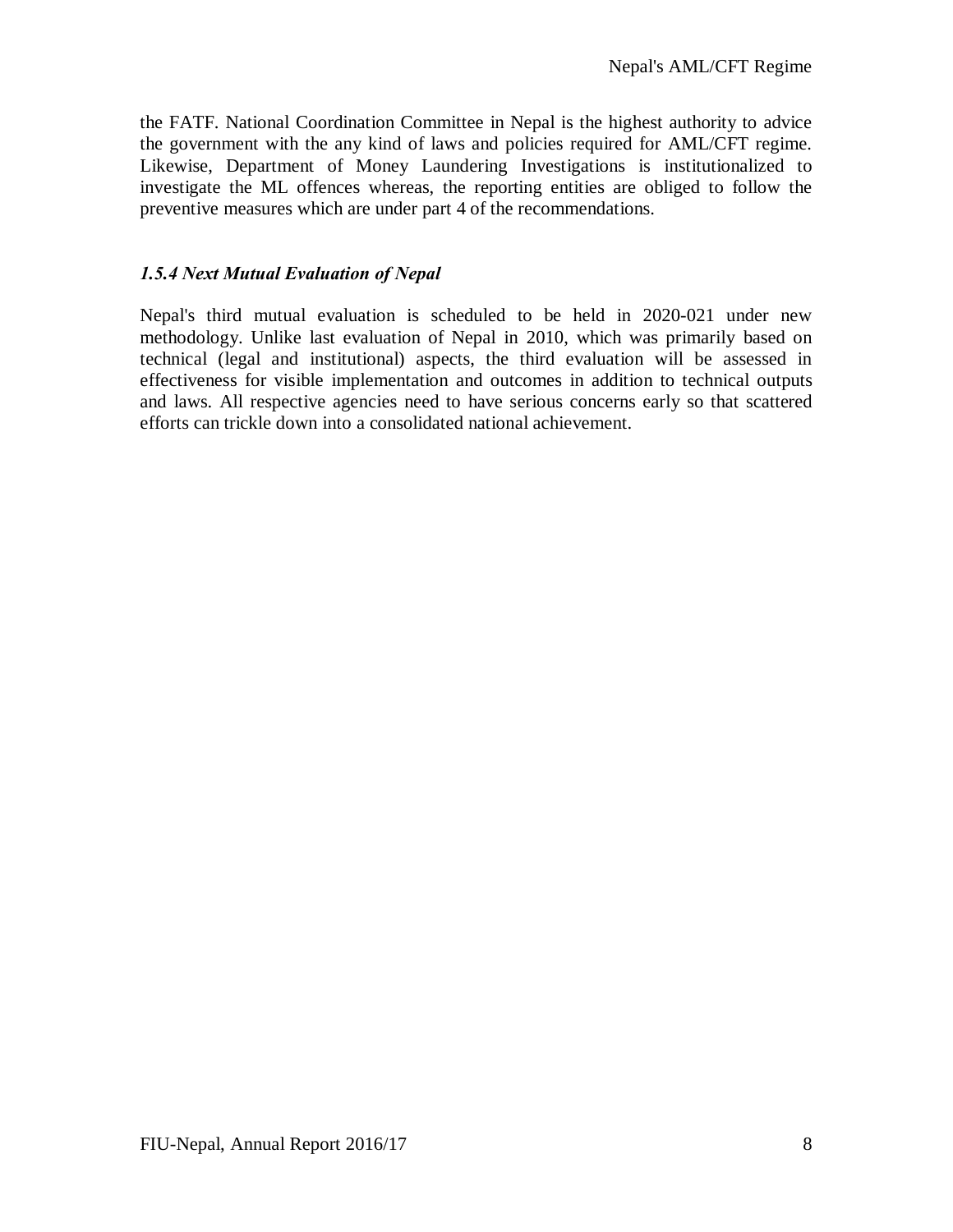## <span id="page-15-1"></span><span id="page-15-0"></span>**Chapter 2 FIU-Nepal**

#### **2.1 Introduction**

Financial Information Unit of Nepal (FIU-Nepal), a functionally autonomous unit with its office within the premises of Nepal Rastra Bank, the central bank of Nepal, was established on 21 April 2008 as an administrative FIU under ss. 9 and 10 of Asset (Money) Laundering Prevention Act (ALPA), 2008. Furthermore, second amendment of ALPA has improved legal provisions regarding FIU and made them compatible with international standards. Financial Information Unit-Nepal serves a central national agency responsible for receiving, analyzing and disseminating information concerning suspected proceeds of crime, which is potential for money laundering and/or terrorism financing and financing of proliferation. In addition, FIU-Nepal performs as the Secretariat of NCC and has played instrumental roles in founding in and shaping up the AML/CFT system in Nepal.

<span id="page-15-2"></span>As globally accepted Nepal's FIU is concentrated on converting financial information into intelligence by adding value in financial information. Generally, It works like a buffer between Reporting Entities (REs) and Law Enforcement Agencies (LEAs). This includes receiving financial transaction reports from reporting entities, analyzing those reports and disseminating intelligence product to LEAs. The FIU was conceptualized considering the fact that LEAs' need regular technical support on financial matters and REs are normally reluctant to report to LEAs their transaction as a whole. The normal process of FIU function is best presented in the following Flow Chart.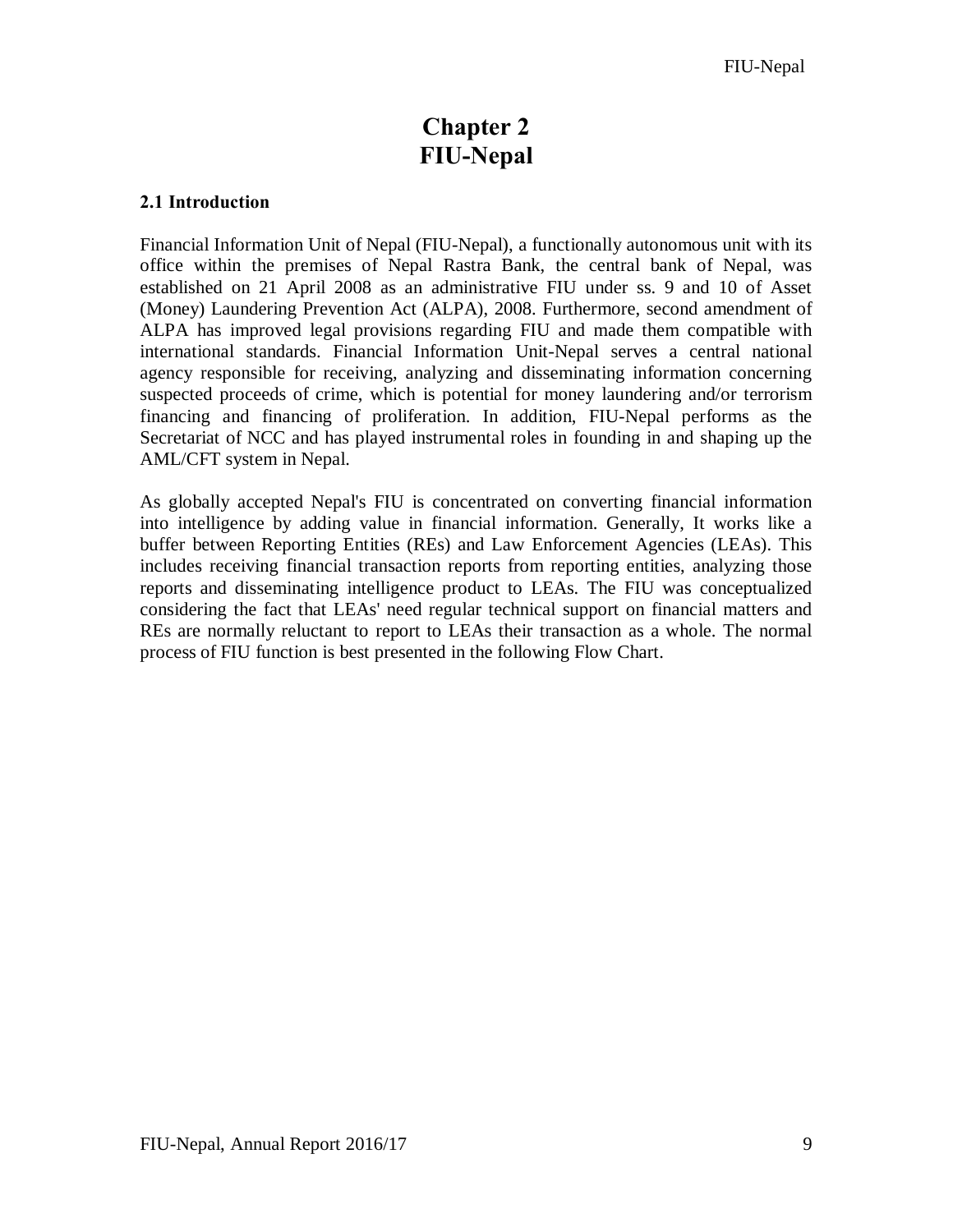

**Figure2.1: Typical FIU Information and Functional Flow**

*Source: FIU-Nepal*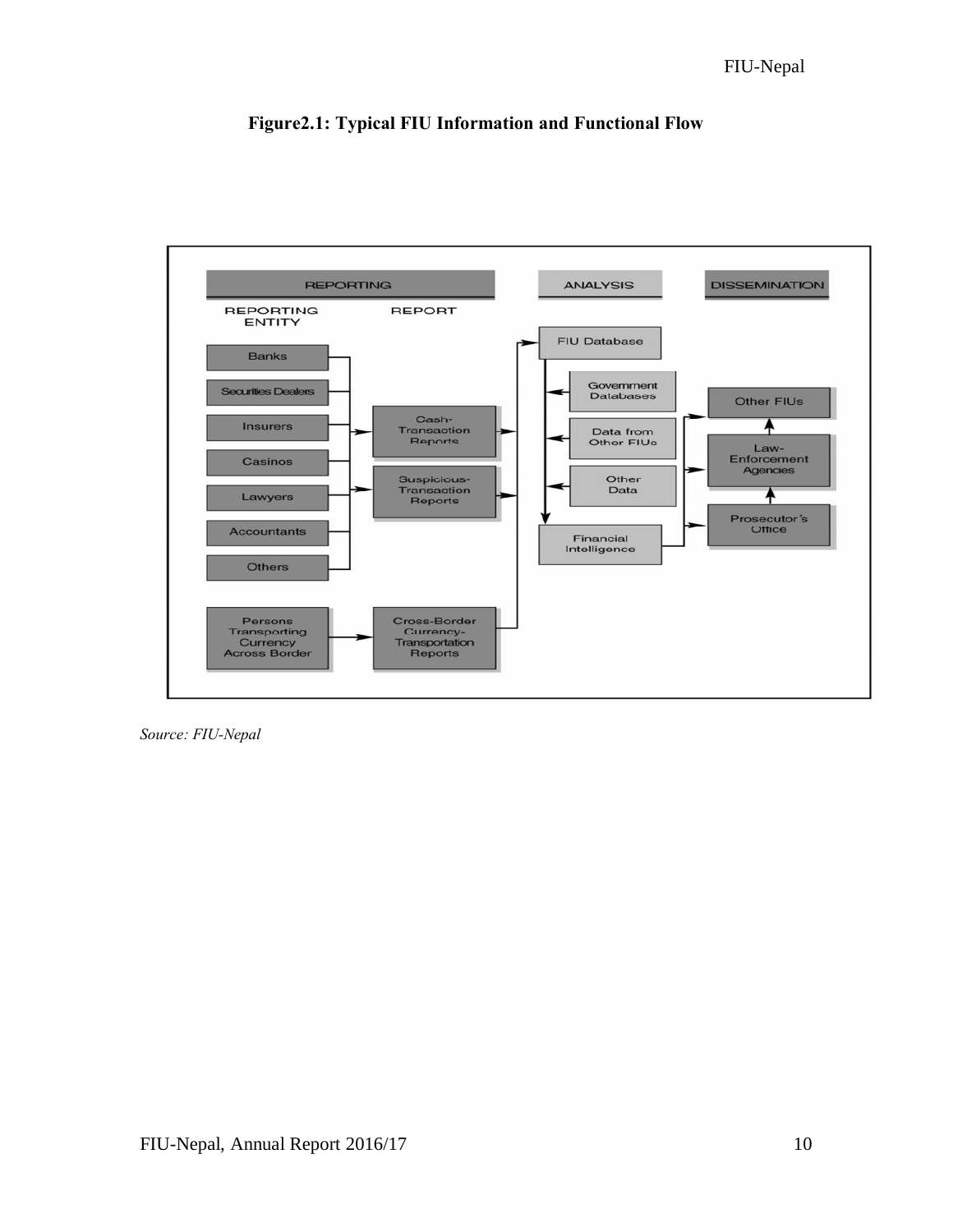#### **2.2 Structure of FIU-Nepal**

Financial Information Unit-Nepal commenced its functions with few officials in 2008. The chart in **Annex 5** shows the current workforce. It is expected that about 25-30 employees will be needed in the future to function smoothly.

#### **2.3 Reporting Entities**

Reporting entities, legally obliged to report TTRs and STRs to FIU in a specified format, consist of all banks and financial institutions, money changers and remitters, cooperatives, insurance companies, securities business persons, designated government agencies such as the Office of the Company Registrar and Land Revenue Offices; and DNFBPs like dealers in precious stones and metals, casinos, independent accountants and legal professional, notary public, trust and company service providers, etc.

#### **2.4 Threshold Transaction Reports (TTRs)**

Threshold Transaction Reports consist of currency transaction of certain threshold limit designated by Nepal Rastra Bank. So it is also called as Cash Transaction Report (CTR). Such transactions are to be reported to FIU within 15 days of event. Currently, the designated thresholds for different REs are as follows.

| <b>S.N.</b>    | <b>Industry</b>          | <b>Threshold</b>                                                                               |
|----------------|--------------------------|------------------------------------------------------------------------------------------------|
| $\vert$ 1      | Financial<br>Banks/      | One million rupees in cash in a day by a customer, either in                                   |
|                | Institutions<br>and      | a single transaction or in multiple transactions.                                              |
|                | cooperatives             |                                                                                                |
| $\sqrt{2}$     | <b>Insurance Company</b> | One hundred thousand rupees annual premium for life                                            |
|                |                          | insurance and three hundred thousand rupees annual<br>premium for non-life insurance policies. |
| 3              | <b>Money Remitters</b>   | One million rupees in a day, either in a single or multiple<br>transactions.                   |
| 4              | Revenue<br>Land          | Purchase/sale of land and house worth ten million rupees or                                    |
|                | Office                   | more.                                                                                          |
| $\overline{5}$ | <b>Money Changers</b>    | Five hundred thousand rupees or more in a day, either in a                                     |
|                |                          | single or multiple transactions.                                                               |
| $\overline{6}$ | Casinos                  | Gaming of two hundred thousand rupees or more in a day,                                        |
|                |                          | either in a single gaming or in multiple gaming.                                               |
|                |                          | Exchanging casino chip worth three hundred thousand                                            |
|                |                          | rupees or more amounts in a day by any person to casino                                        |
|                |                          | cheque, either in a transaction or multiple transactions.                                      |
| $\mid$ 7       | Dealers in precious      | Sale or purchase of precious stones or metals worth one                                        |
|                | stones and metals.       | million rupees or more in a day.                                                               |

**Table 2.1: Designated Threshold across Industries/Agencies**

*Source: FIU-Nepal*

<span id="page-17-2"></span><span id="page-17-1"></span><span id="page-17-0"></span>The trend of reporting TTRs is growing up. It is a result of self-awareness programs conducted for REs about their legal responsibilities and compliance modalities as well as from increasing supervisory activities. Following Box gives the numbers of TTRs and their trends.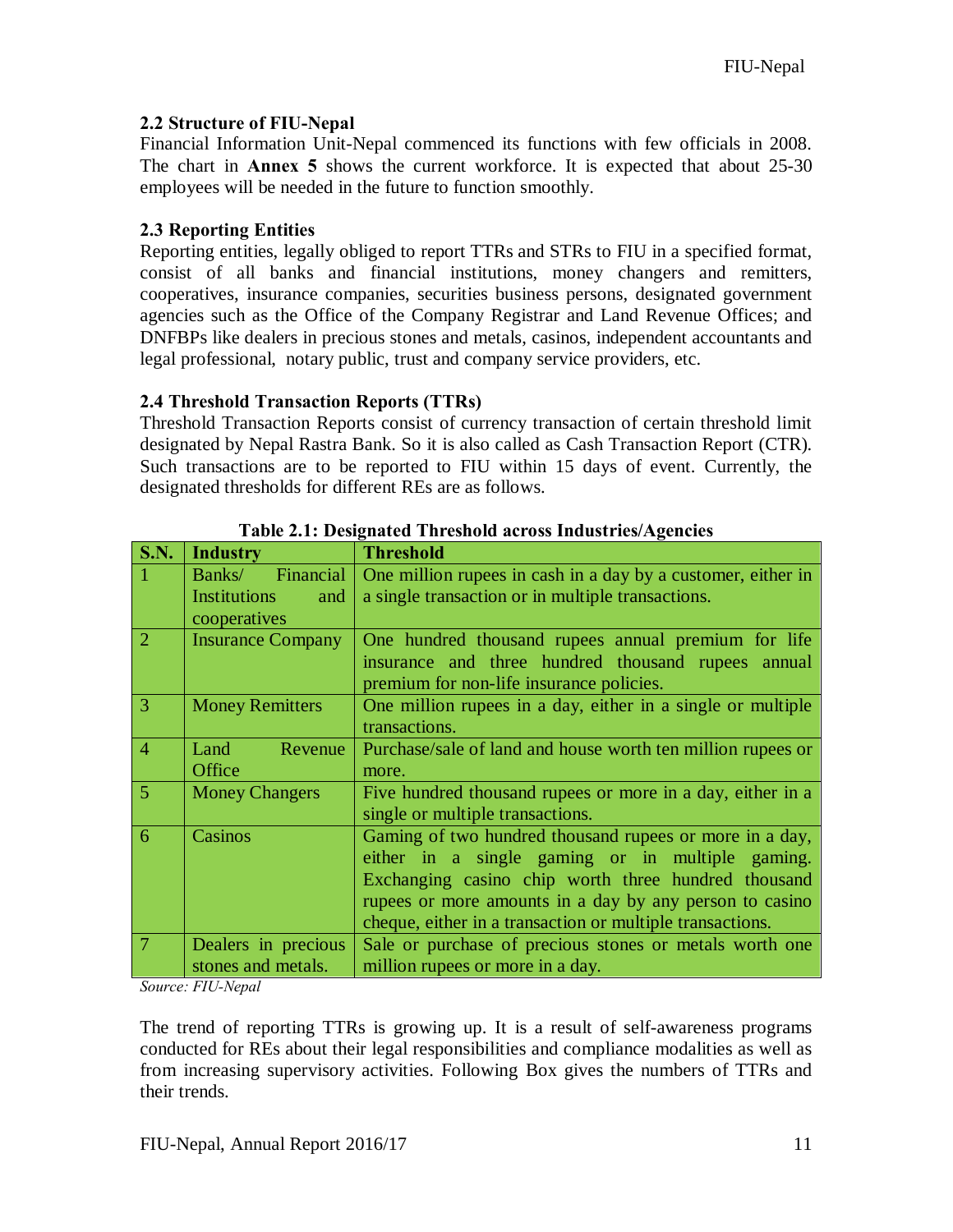| S.N            | <b>Reporting</b><br><b>Institutions</b> | 2066/67<br>2009/10 | 2067/68<br>2010/11 | 2068/69<br>2011/12 | 2069/70<br>2012/13 | 2070/71<br>2013/14 | 2071/72<br>2014/15 | 2072/73<br>2015/16 | 2073/74<br>2016/17 |
|----------------|-----------------------------------------|--------------------|--------------------|--------------------|--------------------|--------------------|--------------------|--------------------|--------------------|
| -1.            | <b>BFIs</b>                             | 8,42,358           | 28,07,860          | 30,88,646          | 33,78,588          | 34,81,299          | 36,14,456          | 31,65,139          | 45,64,413          |
| 2.             | Govt.<br>Agencies                       |                    | 3,741              | 10,517             | 1,075              | 1,137              | 1,341              | 846                | 24,475*            |
| 3.             | Insurance<br>companies                  | ۰                  | ÷                  | ۰                  | 13,884             | 14,798             | 14,077             | 21,261             | 58,508             |
| $\overline{4}$ | <b>Securities</b><br>companies          | ٠                  | ÷                  | ٠                  | 14,619             | 15,921             | 15,896             | 9,075              | 60,961             |
| 5.             | <b>Others</b>                           | ۰                  | ۰                  | ۰                  | ۰                  | 5,791              | 3,353              | 1,218              | $5,213**$          |
|                | <b>Total</b>                            | 8,42,358           | 28,11,601          | 30,99,163          | 34,08,166          | 35,18,946          | 36,49,123          | 31,97,539          | 47,13,570          |

**Table 2.2: The Numbers of TTRs Received from Reporting Entities**

\* *Including Reports from Cooperatives.*

*\*\*Including Reports from Money Remitters and Changers Source: FIU-Nepal*

The above table shows that TTRs from banks and financial institutions are increasing in a steady trend over the period. However, there was nominal decrease in TTRs from insurance, securities and other reporting entities in the year 2015/16. But the TTRs from those sectors have increased tremendously in 2016/17. Number of TTRs from government agencies has also witnessed a nominal increase compared to previous year. In 2014/15 TTRs from almost all sectors are lesser than those were in previous year. It is presumed that the low volume of TTRs is due to lesser transactions in both financial and economic sectors after the great earthquake of April 25, 2015 till the reporting period. As the transactions have increased the reports have also been increased in 2016/17.

#### **2.5 Suspicious Transaction Reports (STRs)**

<span id="page-18-0"></span>All designated REs are legally obliged for reporting STRs to FIU within three days of suspicion. Such suspicious transactions include those transactions or attempted transactions under the suspicion of REs or REs have reasonable grounds to suspect that the money/asset is generated from or related to ML/TF or other offences or illegal activities. It may also include the transactions that are large, complex, unusual, legally or economically impossible, or discordant. Once REs report STR, FIU makes its best efforts to add value on such information so as to see the possibility of converting it into financial intelligence. Following Box and Graph show the trends of STRs and their analysis from its beginning.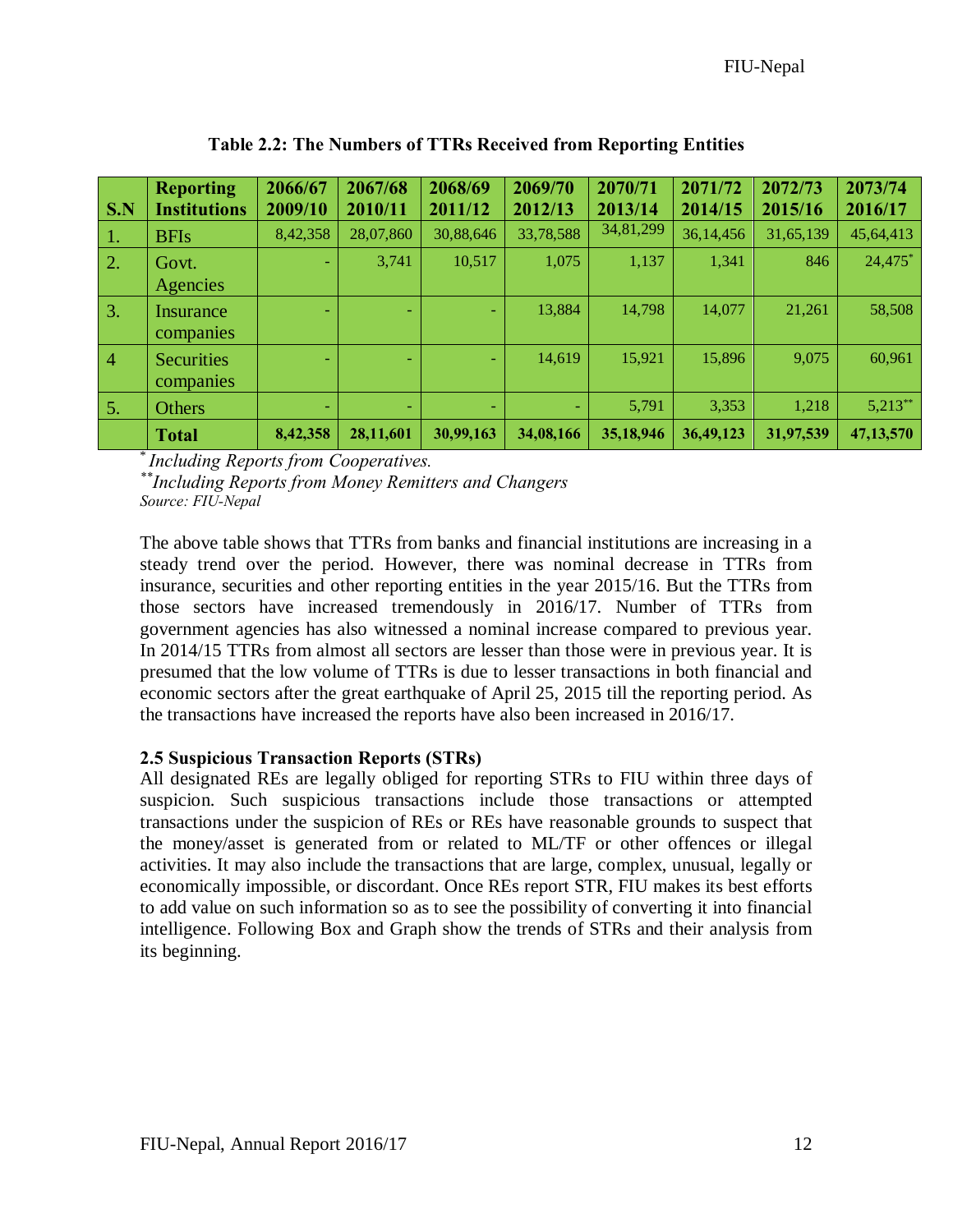$Chart-1$ Status of STRs' 1800 1600 1400 1200 1000 800 600 400 200 **TELEVISION**  $\mathbf 0$ 2012/13 2009/10 2010/11 2011/12 2013/14 2014/15 2015/16 2016/17 2067/68 2069/70 2071/72 2066/67 2068/69 2070/71 2072/73 2073/74 STRs Received 177 256 437 333 425 517 1589 1053 STRs Analyzed 260 53 144 696 228 1001 815 173 Dissemination to LEAs 165 215 46 66 140 133 138 391 STRs postponed  $\mathbf{R}$ 45  $\overline{7}$ 78  $95$ 556 868 513 ٠ STRs Analyzed Dissemination to LEAs STRs postponed STRs Received ٠

**Chart: Status of STRs'**

The above statistics show that numbers of STRs appear to be decreased this year, this is mainly due to the submission of quality STRs' from the reporting entities. the FIU's had also instructed through different programs to curve down the unwanted STRs'. Out of the analyzed STR, 391 have been disseminated to different LEAs whereas 513 have been postponed for the time being due to lack of strong grounds and possibility of use in future analysis.

#### **2.6 Analysis**

<span id="page-19-0"></span>Receiving reports, analyzing such reports and disseminating such analyzed reports after converting it on to financial intelligence are the core functions of FIU. FIU conducts both operational and strategic analysis. Operational analysis is concentrated on identifying specific targets (e.g. person, asset, criminal networks and associations) and to follow the trail of particular financial activities or transactions so as to determine the links between the targets and possible proceeds of crime (ML/TF or predicate offences). Strategic analysis is conducted for identifying trends and practices of ML/TF and other financial crimes. In case of strategic analysis, the analyst formulates a hypothesis and makes attempt to establish the hypothesis. All these analysis had been carried out manually for the last five years but recently FIU-Nepal has already acquired and installed goAML software and in the process of going live for the automated system for receiving reports and conducting analysis on those reports.

*Source: FIU-Nepal*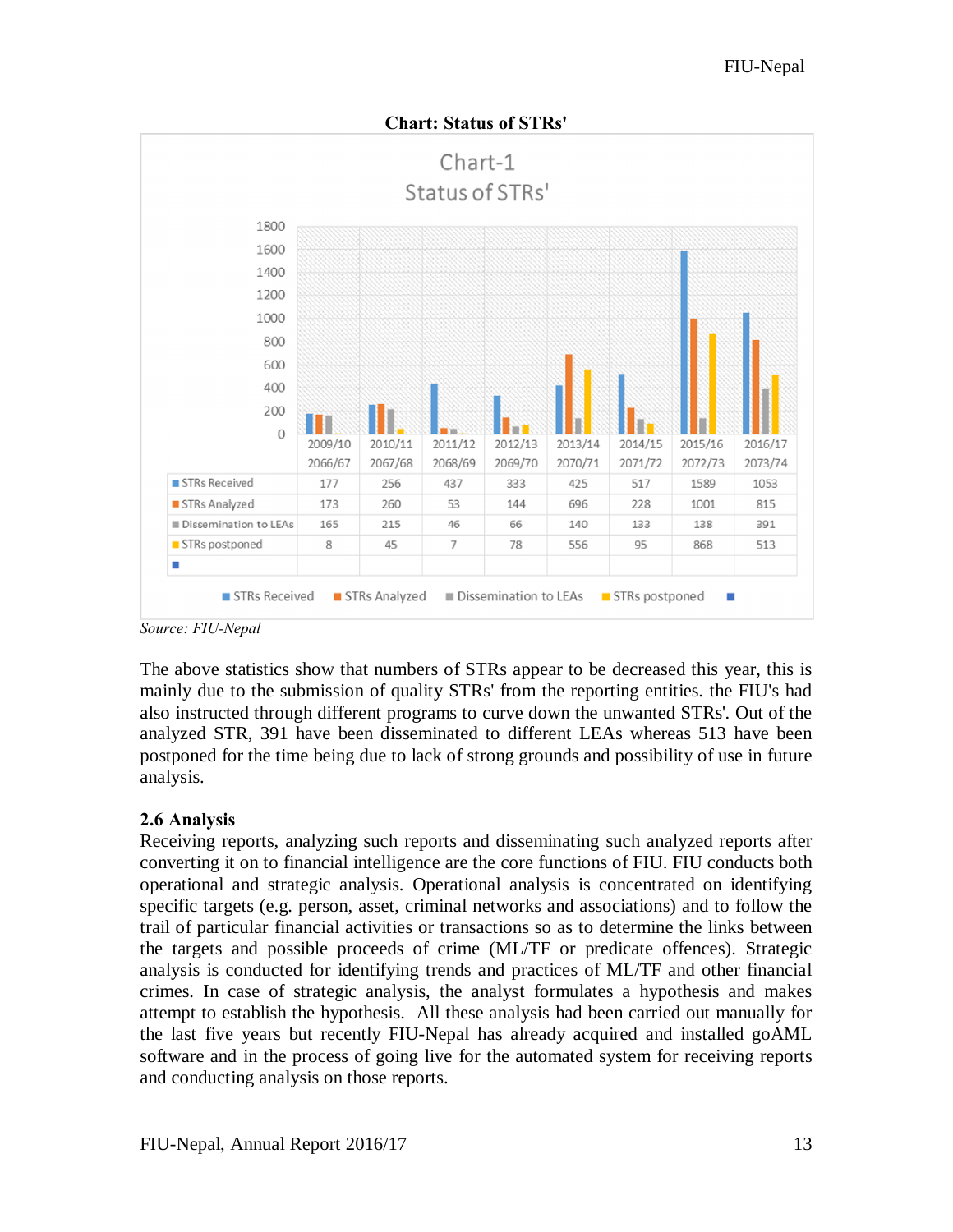#### **2.7 Dissemination**

An STR converted into intelligence by adding value is disseminated to one or more investigating agencies that range like, DMLI, CIAA, Nepal Police, DRI, IRD, foreign FIUs and other competent authorities as per their mandate and nature of the case. Dissemination is often spontaneous and FIU can respond upon request of such agencies. Domestic disseminations in this regard are as follows.

| <b>Agencies</b>         | <b>Numbers</b> |
|-------------------------|----------------|
| <b>DMLI</b>             | 39             |
| <b>CIB/Nepal Police</b> | 124            |
| <b>DRI</b>              | 174            |
| <b>IRD</b>              |                |
| <b>CIAA</b>             |                |
| Regulator/Supervisor    | 31             |
| <b>Total</b>            | 391            |

**Table 2.3: Dissemination (2016/17) i.e. 2073/2074**

*Source: FIU-Nepal*

#### **2.8 NRB Strategic Planning 2012-2016**

Since FIU-Nepal has been established within Nepal Rastra Bank, the Bank to five-year strategy 2012-2016 had plan to strengthen FIU by enhancing analytical skill, set up of the automated system and capacity building of its employees. All the major activities of the plan have been concluded within the given timeline. Due to some procurement process, the tender for the purchase of required hardware for goAML could not be completed on time, but now the procurement process has been speeding up and FIU target to implement the goAML to go on live by the end of mid July 2018.

#### **2.9 Building Partnership**

Financial Information Unit of Nepal is a national central agency with pivotal role in AML/CFT system. As FIU-Nepal is the secretariat of NCC, it has responsibility of providing feedback to NCC for preparation of new policy and improvement of existing policy. As well, it has direct connection with REs, LEAs and Regulators and functions as buffer between REs and LEAs. Therefore, it is operating in a harmonious relationship with different stakeholders to implement ML/TF regime efficiently and effectively. However, its performance is further whetted by the functional efficiency of other stakeholders. So, effective supervision of REs to produce qualitative STRs and investigation and prosecution on its products will greatly assists FIU to enhance its functional capacity.

#### **2.10 Domestic Cooperation**

<span id="page-20-3"></span><span id="page-20-2"></span><span id="page-20-1"></span><span id="page-20-0"></span>Reporting Entities are the foundation of AML/CFT system and are the main information feeders and LEAs are end users of FIU products. On the other hand, regulators and supervisors are broadly responsible for examining the implementation of AML/CFT regime by the REs. It is expected that regulators and supervisors should be proactive for a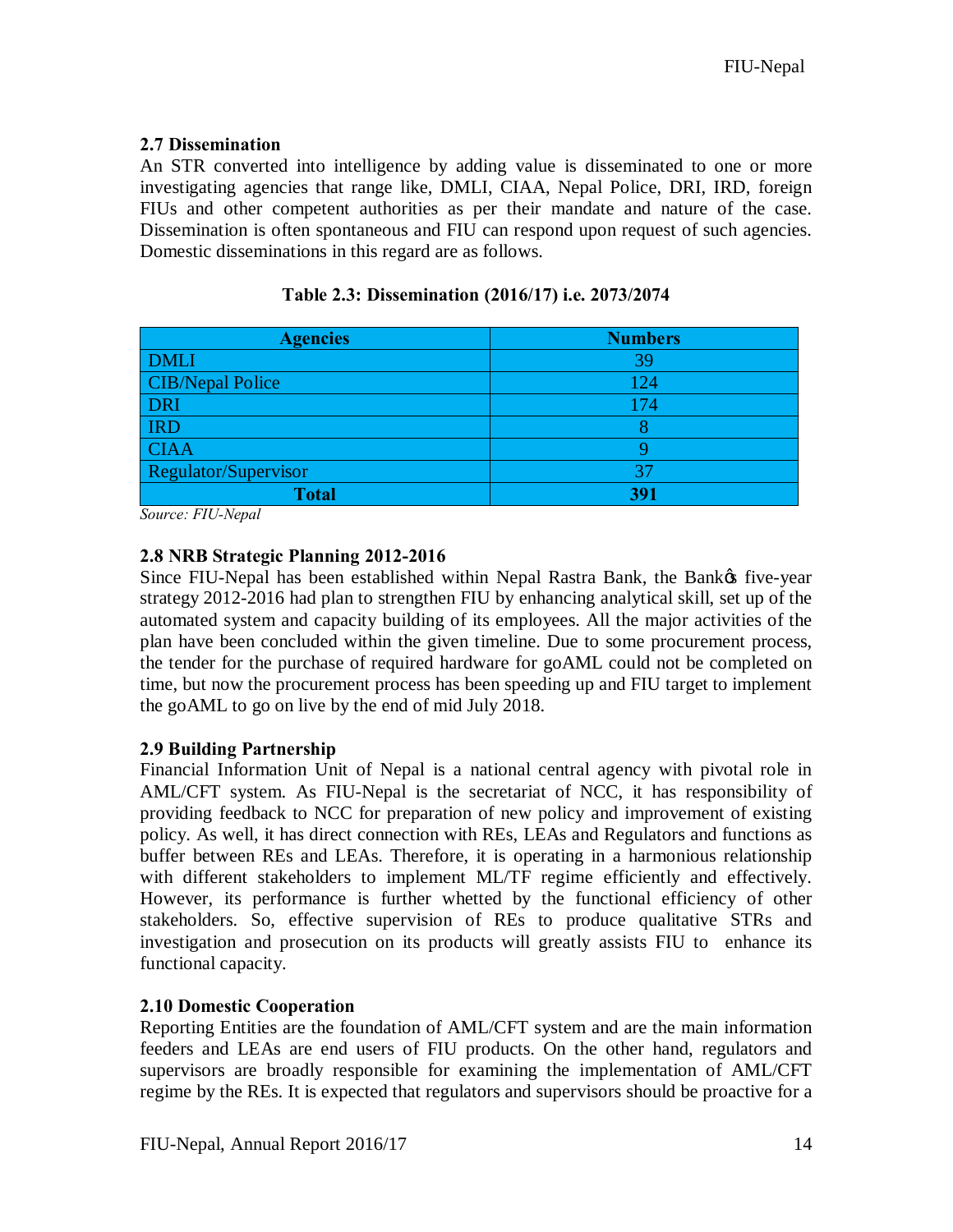sound and functional AML/CFT system within REs, which, consequently, results in higher and high quality reporting enhancing the entire system to utilize the time and resources efficiently. Similarly, FIU as the Secretariat of NCC has other active roles in national policy and support on such activities.

These responsibilities require FIU to establish harmonious and functional relations with all stakeholders to accomplish its basic obligation of combating money laundering, terrorist financing and proliferation financing. That's why, cooperation among stakeholders and interagency relationship would ensure a smooth, confidential and encouraging environment has been always fundamental objective of FIU-Nepal. Considering these roles, FIU represents in wide range of activities and also play advisory role in different committees. It has also established a dedicated division for domestic cooperation and coordination to enhance smooth relationship with REs and LEAs as well as becoming a bridge between RE, LEA and NCC. As AML/CFT is special function, employees of FIU have been deputed as an expert for preliminary AML/CFT supervision conducted by Nepal Rastra Bank. It also provides its employees as resource person for training and development of supervisory, LEA, RE and other agencies.

#### **2.11 International Cooperation**

Section 10 of Asset (Money) Laundering Prevention Act, 2008 mandates FIU-Nepal to exchange information with foreign counterparts on suspected ML, TF, PF and related offences spontaneously or upon request. For the purpose of exchanging information and enhancing international cooperation, it has completed Memorandum of Understanding (MoU) with 14 counterparts. We are in direct consultation with the FIU of Timor-Leste for the completion of Memorandum of Understanding.

| Fiscal<br>Year | Foreign<br><b>Counterpart</b> | <b>Nepal's Dissemination</b> |                        |                |         | <b>Dissemination to Nepal</b> |             |
|----------------|-------------------------------|------------------------------|------------------------|----------------|---------|-------------------------------|-------------|
|                |                               | Spont's                      | Upon<br><b>Request</b> | <b>Remarks</b> | Spont's | Upon<br><b>Request</b>        | Rema<br>rks |
| 2009/10        | <b>USA</b>                    |                              |                        |                |         |                               |             |
| 2010/11        | India                         |                              | 3                      |                |         |                               |             |
| 2011/12        | India                         |                              | 4                      |                |         |                               |             |
| 2012/13        | <b>Mauritius</b>              | 1                            |                        |                |         |                               |             |
|                | India                         |                              | $\overline{2}$         |                |         |                               |             |
| 2013/14        | Australia                     | 1                            |                        |                |         |                               |             |
| 2014/15        | Malaysia                      |                              |                        | Request        |         |                               |             |
| 2015/16        |                               |                              |                        |                |         |                               |             |
| 2016/17        |                               |                              |                        |                |         |                               |             |

**Table 2.4: Information exchanges with foreign counterpart FIUs**

<span id="page-21-0"></span>*Source: FIU-Nepal*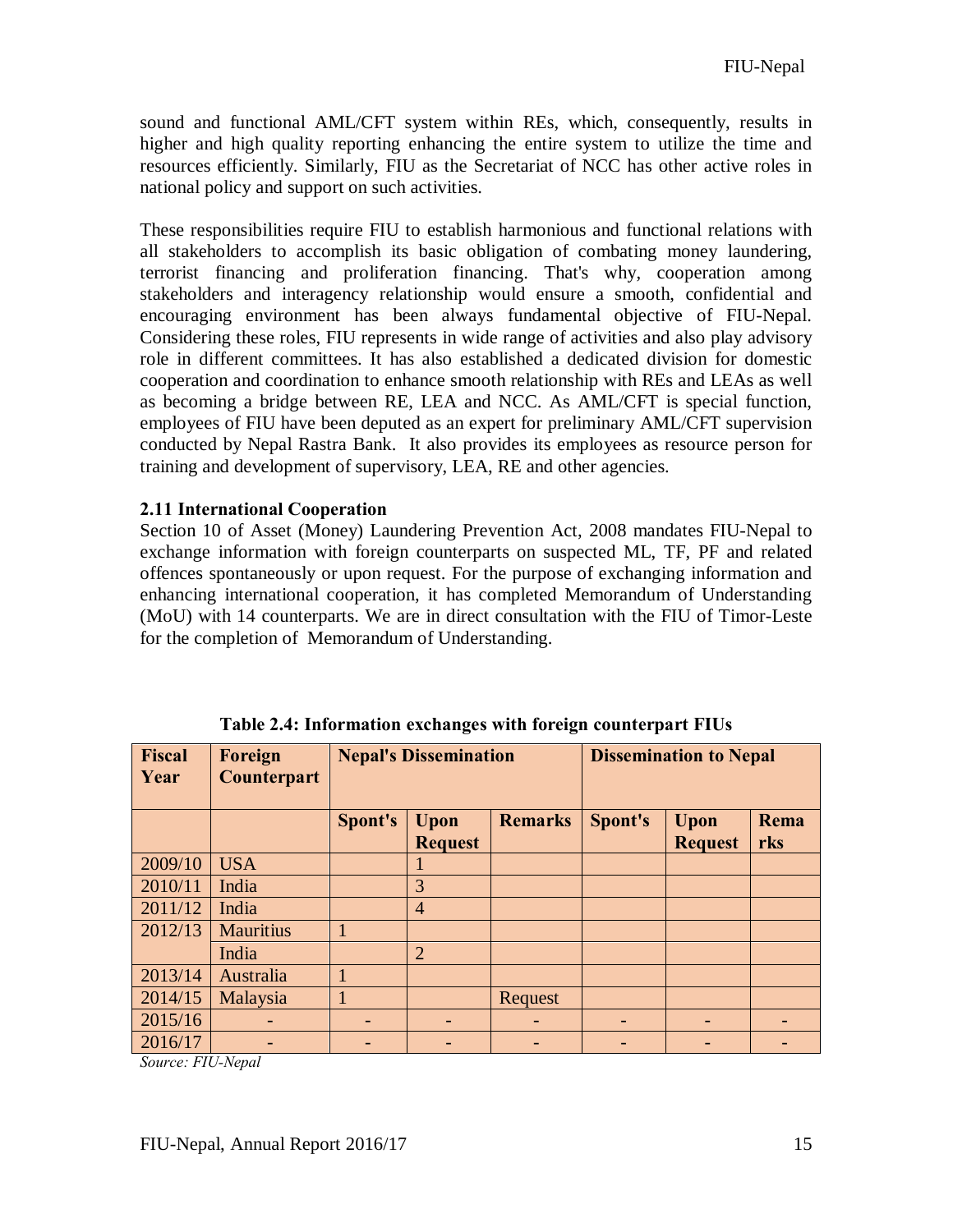#### **2.12 National ML/TF Risk Assessment (NRA)**

Asset Laundering Prevention Act has taken National ML/TF Risk Assessment as a regular business. National Risk Assessment is one of the ten objectives of Nepal's National AML/CFT Strategy and Action Plan 2011-2016. A Committee under the coordination of the FIU Head with representatives from DMLI and Nepal Police has been formed by Implementation Committee to conduct NRA. Two national workshops were concluded with Technical Assistance of World Bank. The first was conducted from 8 to 10, July 2013 with the participation of 21 public sector agencies including regulatory organizations, ministries, departments and offices of the Government of Nepal. Three working groups namely Vulnerability and Threat (Policy and Proceeds of Crime Group); Financial; and DNFPS (Non-financial) had been formed and these groups worked to conduct assessment. Second subsequent workshop was conducted from 9 to 11, July 2014 to make discussion in the preliminary draft report and refine the assessment. Working Groups have been giving final tuning of the draft NRA in order to submit it to NRA Committee for the finalization of report.

<span id="page-22-0"></span>Furthermore, IMF has been assisting Nepal Rastra Bank to develop tools for AML/CFT risk based supervision for banking sector and assisting FIU for strengthening its function. Additionally, AUSTRAC assisted Securities Board and Insurance Board of Nepal to strengthen their AML/CFT measures.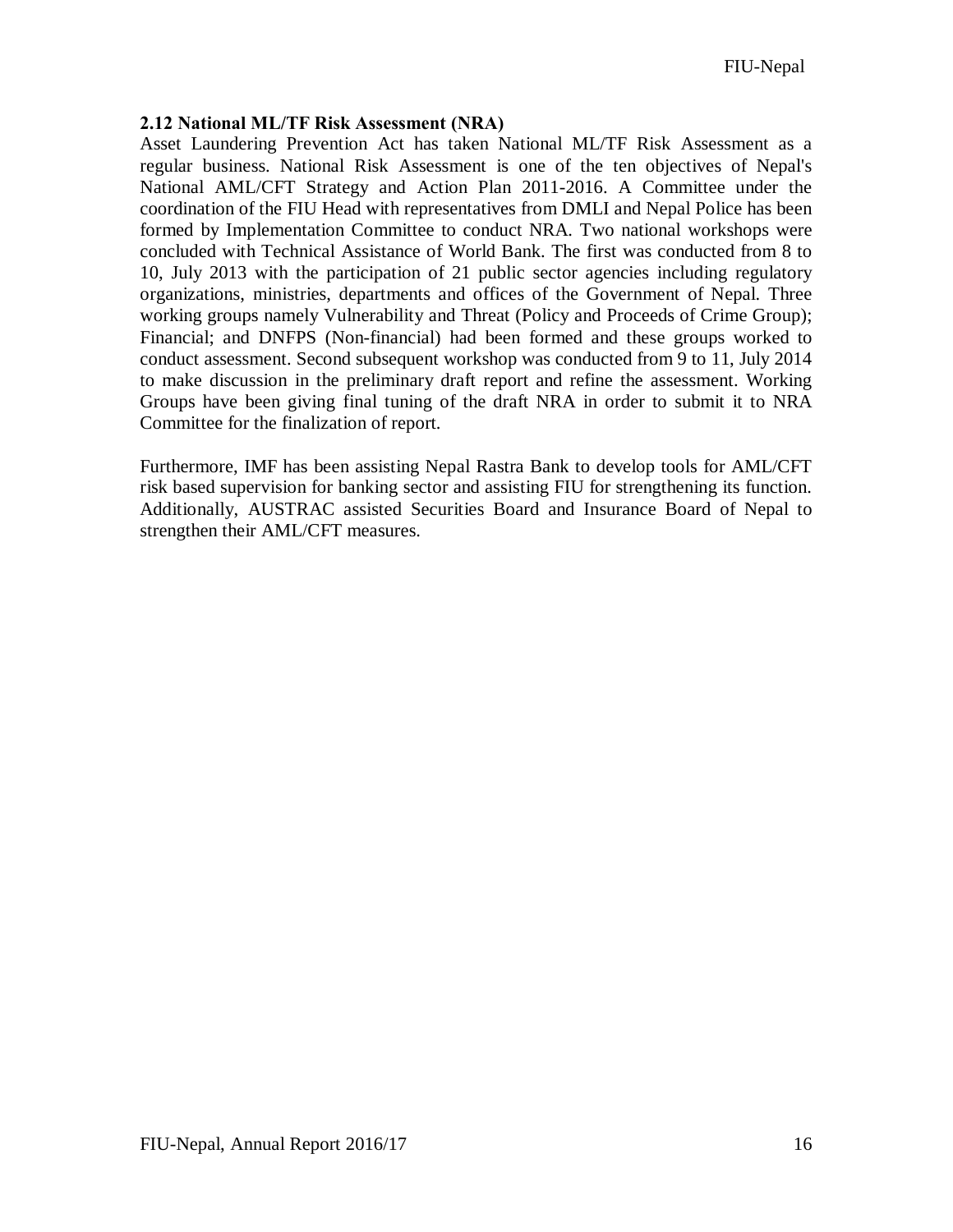## **Chapter 3 Capacity Building**

#### **3.1 Introduction**

Capacity of the agencies entrusted with AML/CFT responsibilities is the most essential to achieve the objective of AML/CFT measures effectively. Strong organizational capacity and individual's skills are must for the effective implementation of AML/CFT regime. Competency should be enhanced with due consideration of dynamism of the worldwide phenomenon of AML/CFT. Every day sophisticated ML/TF trends and instruments appear in the world unraveling the new threats and vulnerabilities, therefore, the skills of human recourses engaged in this regime should be enhanced concurrently.

Financial Information Unit-Nepal has made several strategic and operational efforts to enhance its capacity. It has conducted numbers of training programs as well as coordinated with international organizations and foreign agencies for their supports for training and workshops. Its capacity building programs have also benefitted the stakeholders in the field. Furthermore, Financial Information Unit-Nepal is achieving its best possible result under its limited financial and human resources and is seriously considering for developing a specialized capacity building programs in order to discharge its duties.

#### **3.2 Automation of FIU-Nepal**

Financial Information Unit-Nepal has now installed goAML software developed by United Nations Office on Drugs and Crime (UNODC). It will help for online receipt of reports and analyze such reports in an automated form. As per the experiences of other counterparts, goAML will not only gear up the capacity of FIU, particularly in its core function like receiving and analyzing information, but also will assist for qualitative investigation. However, it is the foremost need of FIU-Nepal to make development of analytical skills compatiable to the highly automated system, goAML.

#### <span id="page-23-3"></span><span id="page-23-2"></span><span id="page-23-1"></span><span id="page-23-0"></span>**Box: 3.1: Introduction to goAML**

 In order to automate the business process of Financial Information Unit (FIU), Nepal Rastra Bank Board on 12 December 2012 (2069/09/02 BS) decided to procure and implement goAML software, which is the product of United Nations Office on Drugs and Crime (UNODC). Shortly after that on 19 December 2012 (2069/09/09 BS), in the convenorship of FIU Chief a five-member "goAML Software Procurement and Implementation Committee" was formed to expedite the process. On 14 April, 2014 (2071/01/01 BS), Nepal Rastra Bank and UNODC signed the Financial Assistance (FA) and Service level Agreement (SLA) for the implementation of goAML Software in FIU-Nepal. Since there are numerous groups of reporting entities, stage-wise implementation plan has been devised for the effective and successful implementation of goAML system. In the first stage it is planned to implement and go Live for Commercial Banks group. Once it is successful then on the next stage for Development Banks group and then next stage for Finance companies group, and so on.

 A four-member "goAML Software Implementation Team" was formed on 14 August 2014 (2071/04/29 BS) comprising 2 technical staffs from Information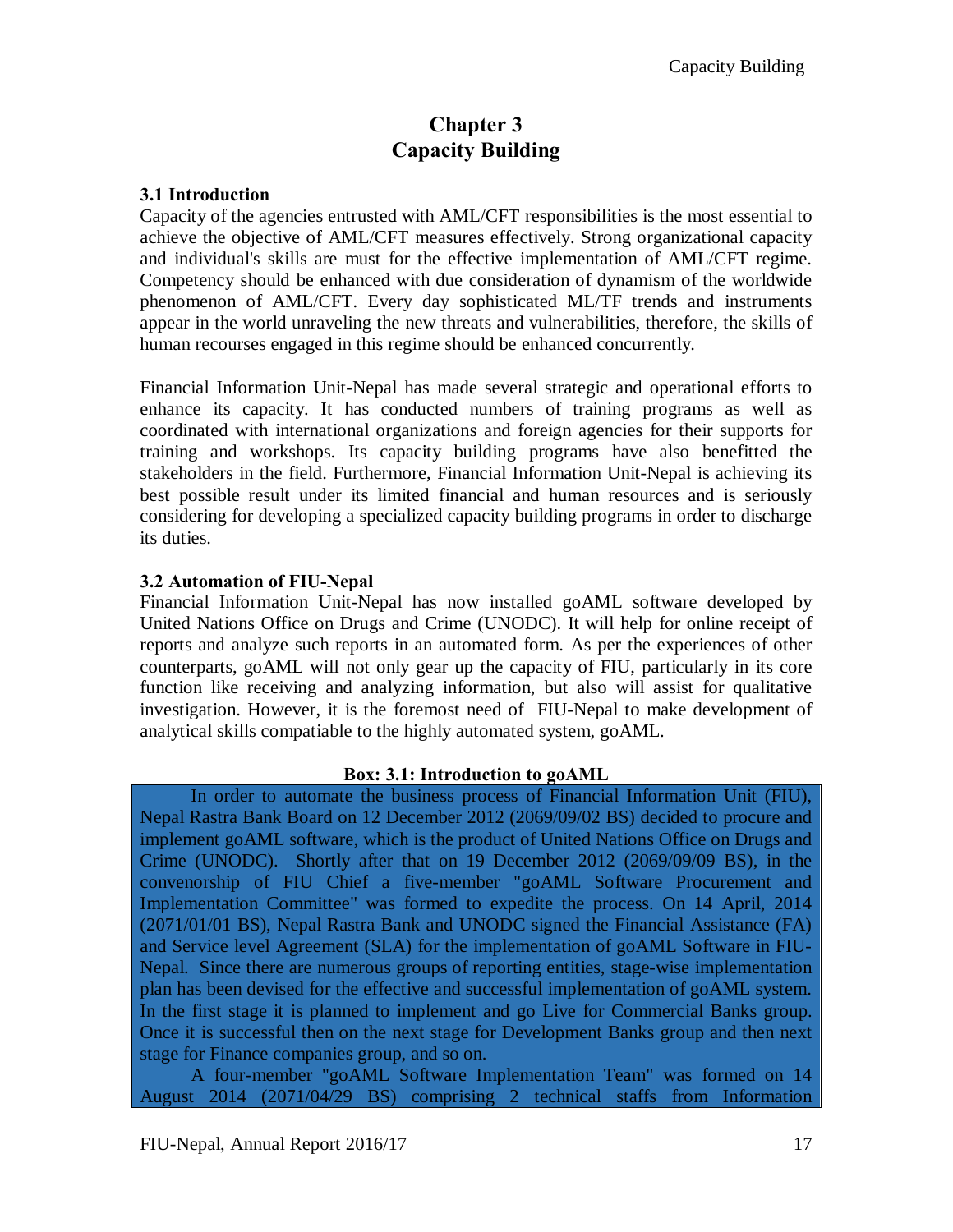Technology (IT) Department and 2 from FIU. In consultation with UNODC, the goAML Implementation Team has developed an implementation plan that comprised of the list of tasks/action items to be performed, list of team(s) responsible for completing those tasks/action items and estimated completion time. This Implementation process was divided in to three phases, each phase consisting of list of tasks/action items.

 The objective of the first phase was to install the pre-production system and train the FIU Team. This phase constituted installation of goAML and Training to provide overview of functional and technical aspects of goAML, its components, and other relevant issues. These tasks were further divided into sub tasks. This phase was started on 20 August 2014 (2071/05/04 BS) and was completed on 26 August 2014 (2071/05/10 BS) with the combined effort of goAML Implementation Team and team form Enterprise Application Center, Vienna (EAC-VN). The major tasks completed during this phase were training and installations of web application, analytical Database and goAML client. Trainings of the subject matters namely XML Schema, Customizing the reference tables, Security setup for users and roles, Workflow and Standard Operating Procedure (SOP), Templates setup, Translation of website and applications, Custom numbering and Setting up reporting entities and stake holders were also held during this phase.

 Second phase is meant for the preparation for production system. In this phase NRB along with its Reporting Entities (REs) and its stake holders (Law enforcement agencies and other relevant organizations) are required to ensure readiness for production system. This involved procurement and installation of Hardware and Software components for technical infrastructure, customization of goAML web and client applications, communication about the goAML system to REs as well as stake holders. This phase took more time to complete its tasks due to various reasons, major two among them are 1) unpredicted losses caused by devastating earthquake, which forced NRB and Banks to reinstate its existing system rather than focusing on new ones and 2) rigid procurement law and by-law due to which NRB has to execute tender notices 4 times in 5 years - starting from 30 March 2013 (2069/12/17 BS) to 2 December 2016 (2073/08/17 BS) - to procure major hardware components required for the goAML Implementation. Some of the hardware components (Network Component) were delivered to FIU at the end of Asar 2074 only.

 The major tasks of the second phase that have been completed are - Translation of website and applications, Preparation of the reference tables, Registration of the reporting entities, Communicating to each reporting entity their Unique ID, Setup of roles and users, Preparation of workflows and SOP, Filling the reference tables in accordance with the schema and local needs, Testing XML data files with reporting entities and support as required and Registration of reporting persons and authorizing them accordingly. During this phase XML schema, goAML XML Reporting Instruction Specification, XML sample files with different scenarios, Lookup Table, Reference Table, goAML Web Reporting Guide, goAML Web User Guide, etc. were prepared and distributed to REs (Commercial Banks). Similarly various other documents related to goAML client were also prepared such as goAML Admin Guide, Work Flows for STR and Cases, etc. Still there are few minor tasks of this phase are remaining but are expected to complete soon before starting of Phase three (which will start only after onsite visit by EAC-VN Team). So, FIU has declared its production readiness to UNODC and are planning for the production visit.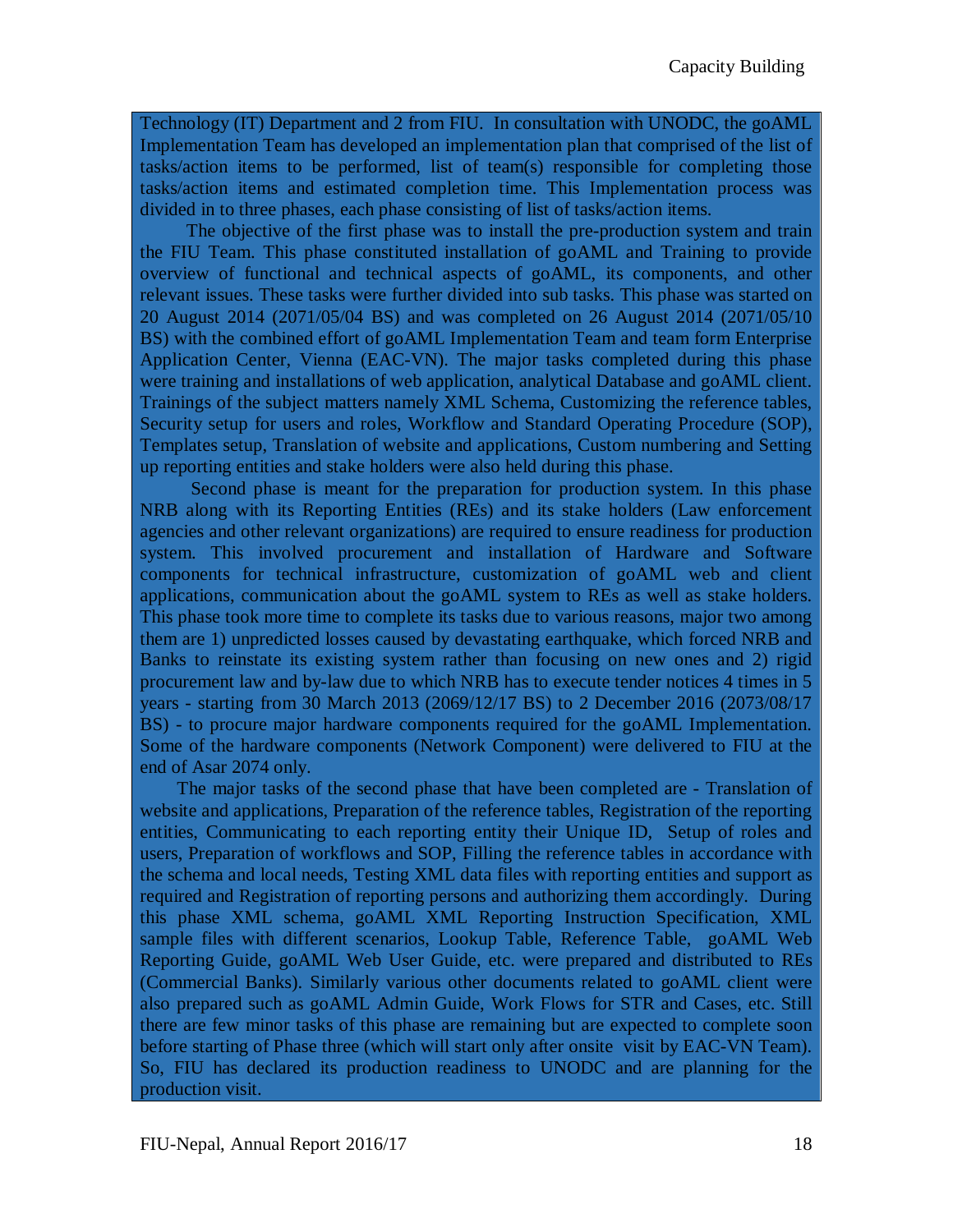The third phase has to be completed with the combined effort of FIU goAML Implementation Team and EAC-VN Team. This phase includes tasks related production installations, Training to both IT and business team, and prepare system for go Live. Completion of this phase declares that the goAML system is ready for go Live. We hope that the goAML will pave the way for FIU-Nepal towards the expedition of automation.

*Source: FIU-Nepal*

#### **3.3 FIU with REs**

Since its establishment in 2008, FIU-Nepal has made incredible efforts to enhance RE $\alpha$ capacity towards preventing and addressing risk of money laundering and terrorism financing. It has been assisting for capacity building of REs either through interaction/training programs or with discussing and counseling with an individual institution about its system, problems and prospects at FIU. It has found individual discussions comparatively more critical and result oriented. FIU-Nepal has also provided guidance and resource persons for AML/CFT training programs organized by them.

#### **3.4 FIU with Regulators**

The functional AML/CFT system cannot be imagined in the absence of contributions from regulators. Majority of FATF standards prescribe the importance and role of regulators. A sound and functional AML/CFT system depends on the REs' compliance of AML/CFT measures, which on the other hand is determined by the level of regulation and supervisions by the regulatory agencies. Hence, FIU-Nepal has always been working together with the regulators and supervisors for developing regulatory/supervisory instruments to conduct AML/CFT inspections and develop trainings programs.

#### **3.5 FIU with Other Agencies**

Apart from the said activities, FIU-Nepal has assisted other agencies in developing their AML/CFT instruments and has provided resource persons for AML/CFT training and capacity building programs, as well as preparing policies and guidelines. These agencies include National Judicial Academy, NRB, Revenue Administration Training Centre, Investigation Authorities like CIAA, DMLI, Nepal Police, Nepal Banker's Association, National Banking Training Institute, Nepal Bar Association, FNCCI, CNI etc.

#### **3.6 International Technical Assistance and Training**

<span id="page-25-3"></span><span id="page-25-2"></span><span id="page-25-1"></span><span id="page-25-0"></span>International organizations viz. APG, Egmont, IMF, World Bank and other foreign government and their agencies from Australia, India, USA and others have focused on enhancing capacity building of Nepal's AML/CFT regime. They had provided technical assistance and training to Nepalese agencies engaged in combating money laundering and terrorism financing and proliferation financing on a regular basis. Nepal, with technical assistance of IMF, had formulated its first National AML/CFT Strategy and Action Plan, developed legal, FIU and supervisory frameworks and manuals. The IMF mission visited Nepal several times for those objectives and capacity building. The World Bank had provided technical assistance for the preparation Nepal's first National Risk Assessment. Financial Information Unit-Nepal had coordinated with other international organizations for their support to different sectors of Nepal.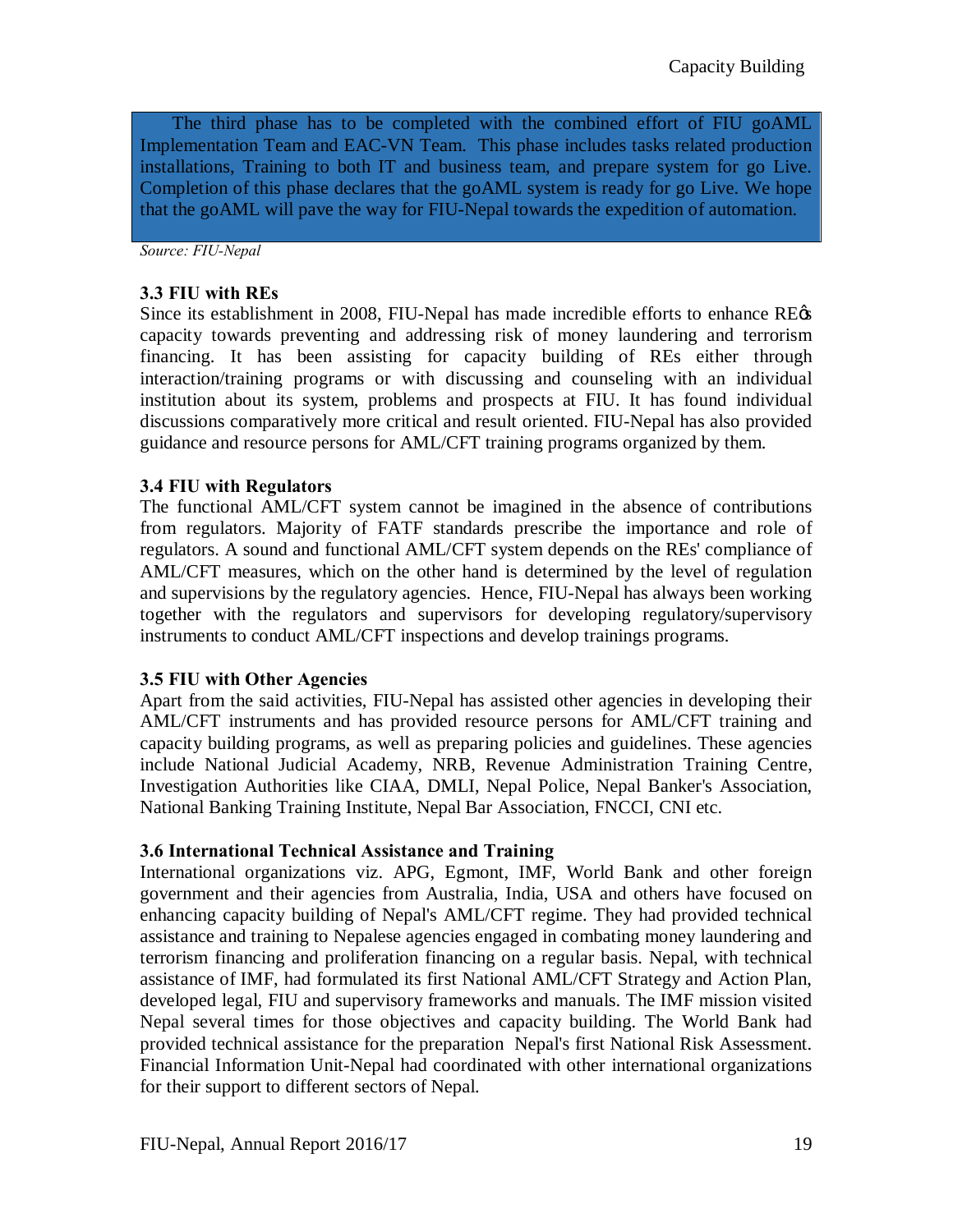## **Chapter 4 Opportunities and Challenges**

#### **4.1 Overview**

AML/CFT system has established itself as a primary means to safeguard the financial system, control financial crimes and spread out a message that nobody can permanently enjoy the proceeds of crime. It is a leading issue in the financial world that any kind of offence generating money cannot go free without detection and prosecution is inevitable without any geographical matters. However, the task of controlling money laundering and terrorist financing is possible with sincere involvement of multi-agencies within the territory of a country and it equally demands the international cooperation.

Nepal's progress towards improving the AML/CFT framework is significant in a short period of time. Nepal has provided an exemplary achievement to build a foundation for implementation of AML/CFT system by devising sound legal and institutional frameworks, organizing gradual capacity building programs, and creating awareness to stakeholders as well as to the general public. The accomplishment also counts on the development of smooth coordination in policy as well as operational levels. There is always room for improvement, hence, assurance of effective implementation and continuous improvement of AML/CFT system still has remained a foremost challenge. Dynamic and complex nature and trends of ML/TF is such a challenge where all stakeholders and their collective and coordinated efforts need to be put together.

Furthermore, Nepal should pay attention towards its mutual evaluation scheduled to be held in 2020-21. Since it will be focused on effective implementation it demands not only implementation and outputs but also visible outcomes. Hence, to achieve this outcome, all concerned agencies should concentrate on their core business considering the benefits of AML/CFT system and 3rd mutual evaluation as the most important agenda. Our sincere efforts in this regime could recover the proceeds of crimes and establish a sound financial system with the mitigated risk of ML/TF. In addition, such integrated improvements in overall sectors will ultimately help us to avoid from falling under Enhanced Follow up or other ICRG processes. For this, timely planning and strategic movement among the stakeholders may be a panacea.

#### <span id="page-26-0"></span>**4.2 Challenges**

Financial Information Unit-Nepal, one of the core agencies in the AML/CFT system in the country, works as buffer between REs, LEAs, and other stakeholders. It has made efforts to take REs into confidence and become proactive to make LEAs use its intelligence to prosecute ML/TF offenders. So, it demands a critical balance to maintain among the stakeholders. Similarly, relation with Regulators is very important to motivate REs to comply with AML/CFT rules and regulations. Financial Information Unit-Nepal has also its focus on national AML/CFT policy formulation and implementation. In this context, following few points appear as the major challenges that FIU-Nepal is facing:

- <span id="page-26-1"></span>1. To make Information Technology (goAML) system fully operational,
- <span id="page-26-3"></span><span id="page-26-2"></span>2. To create intensive awareness among REs on STR and reporting system,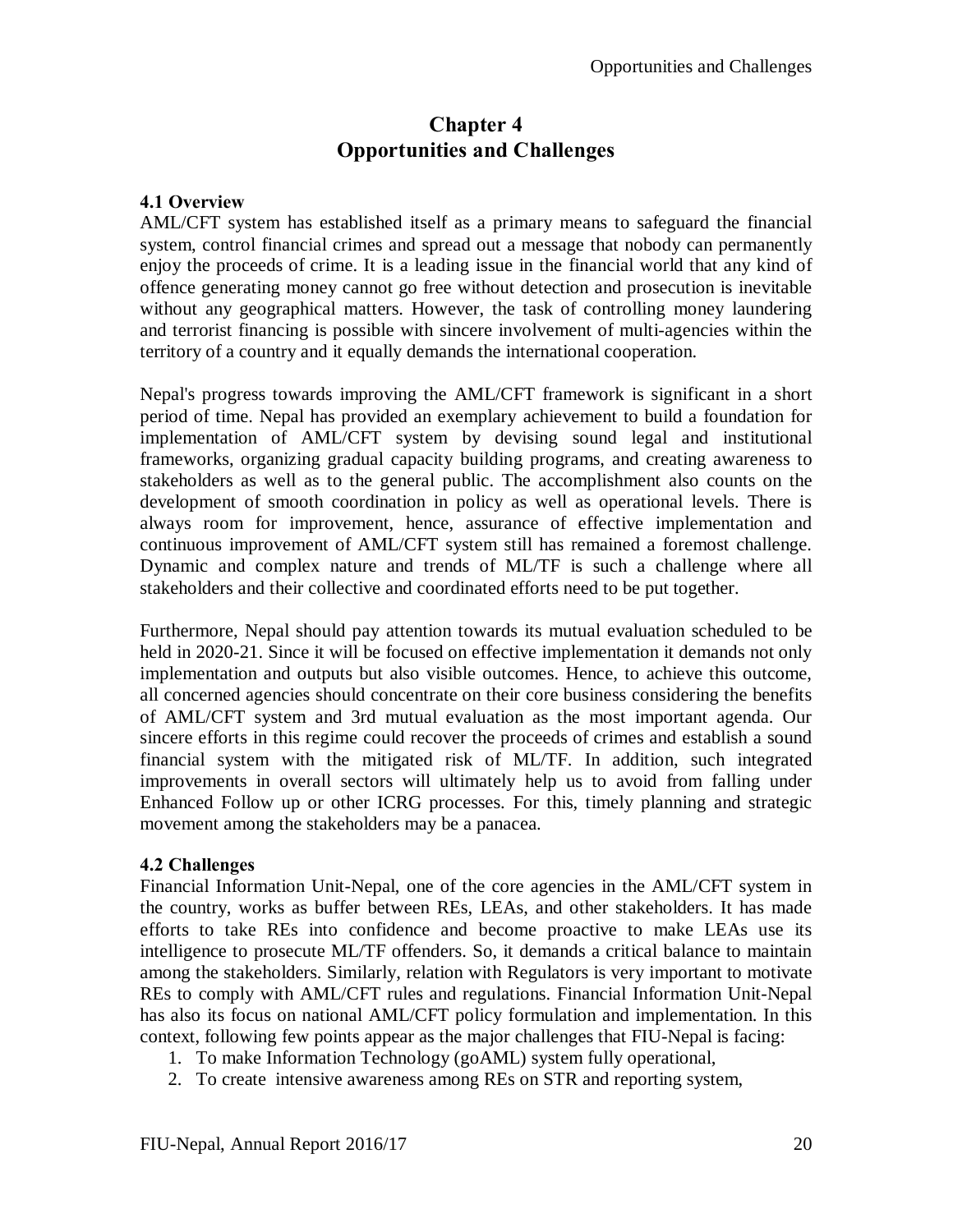- 3. To maintain inter-agency coordination and cooperation in policy and operational levels,
- 4. To enhance skills and capacity of FIU officials and other related stakeholders
- 5. To assist in national policy formation and implementation.

#### **4.3 Expectation**

<span id="page-27-0"></span>It is expected that with the achievement of Egmont membership, FIU-Nepal will have effective international cooperation and coordination in combating money laundering, terrorist financing and proliferation financing. Furthermore, it is hoped that the membership will help Nepal to recover its stolen assets from money launderers and to prevent terrorism in South Asian territory and to stop the terrorists' activities directing through this region. The FIU-Nepal will put increased focus on its core functions of receiving, analysis and dissemination of financial information, It will make all possible efforts to maintain coordination, cooperation and concentrated trainings and workshops for achieving its objectives and assisting supervisors, LEAs, prosecutors and judicial authorities for other strategic contribution to the ML/TF system. It is the foremost need of FIU-Nepal to make development of analytical skills compatible to the highly automated system, goAML.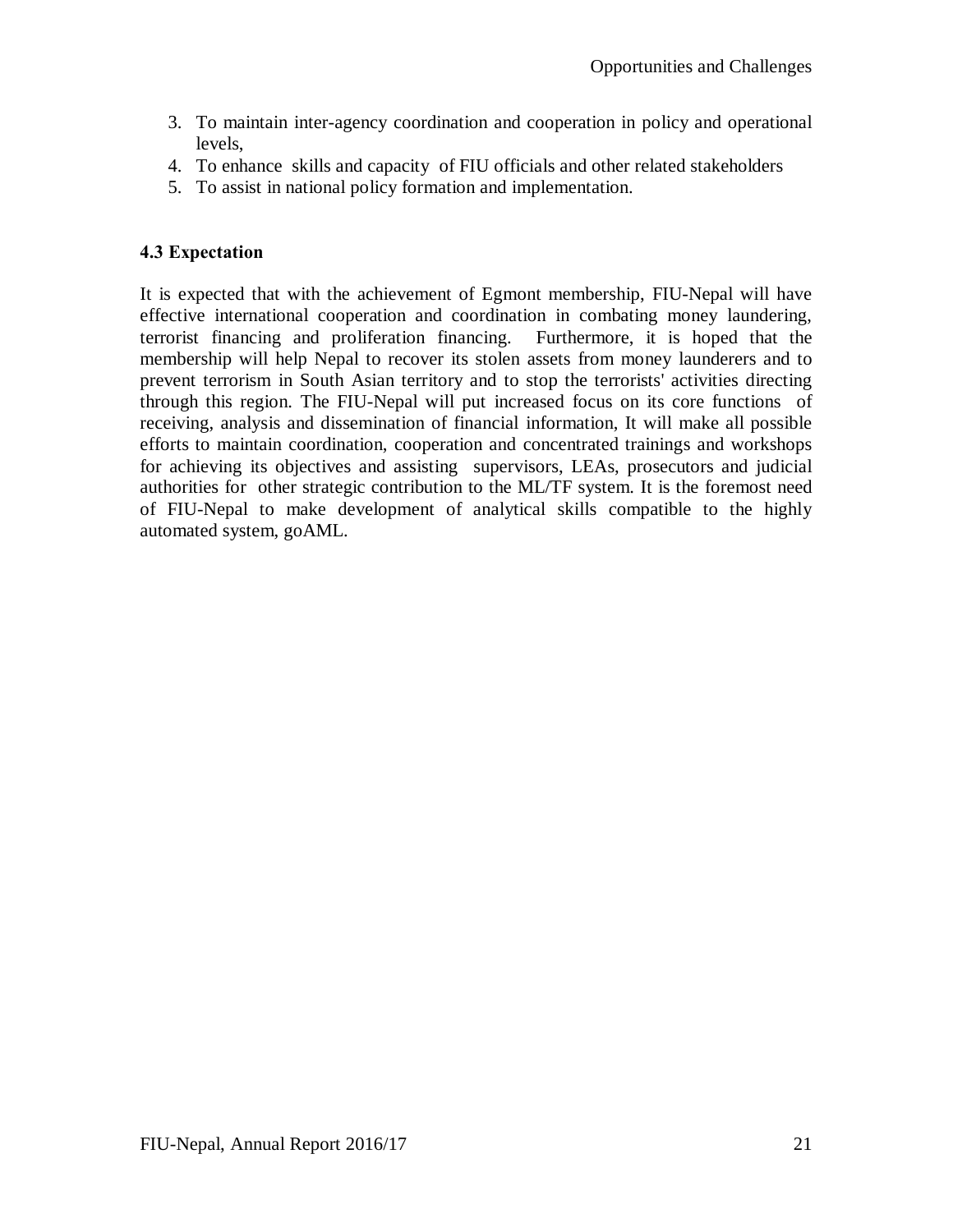| <b>S.N.</b>      | <b>Instruments</b>                                                                 |
|------------------|------------------------------------------------------------------------------------|
| $\overline{1}$ . | Assets (Money) Laundering Prevention Act, 2064 (2008)                              |
|                  | $1st$ amendment in 2068 (2011)<br>$\bullet$                                        |
|                  | Two Gazette Notifications for expansion of predicate offence of money<br>$\bullet$ |
|                  | laundering (now included in the list after second amendment)                       |
|                  | Comprehensive 2nd amendment in 2070 (2013)<br>$\bullet$                            |
| $\frac{2}{3}$    | Assets (Money) Laundering Prevention Rules, 2073 (2016)                            |
|                  | Mutual Legal Assistance Act, 2014                                                  |
| $\frac{4}{5}$    | Extradition Act, 2014                                                              |
|                  | Organized Crimes Prevention Act, 2014                                              |
| 6.               | <b>Confiscation of Criminal Proceeds Act 2014</b>                                  |
| $\frac{7}{8}$    | <b>UNSCRs Rules</b> , 2013                                                         |
|                  | Mutual Legal Assistance Rules, 2014                                                |

| <b>Annex 1: Legal Instruments against ML/TF</b> |  |  |
|-------------------------------------------------|--|--|
|                                                 |  |  |

*Source: FIU-Nepal, NRB*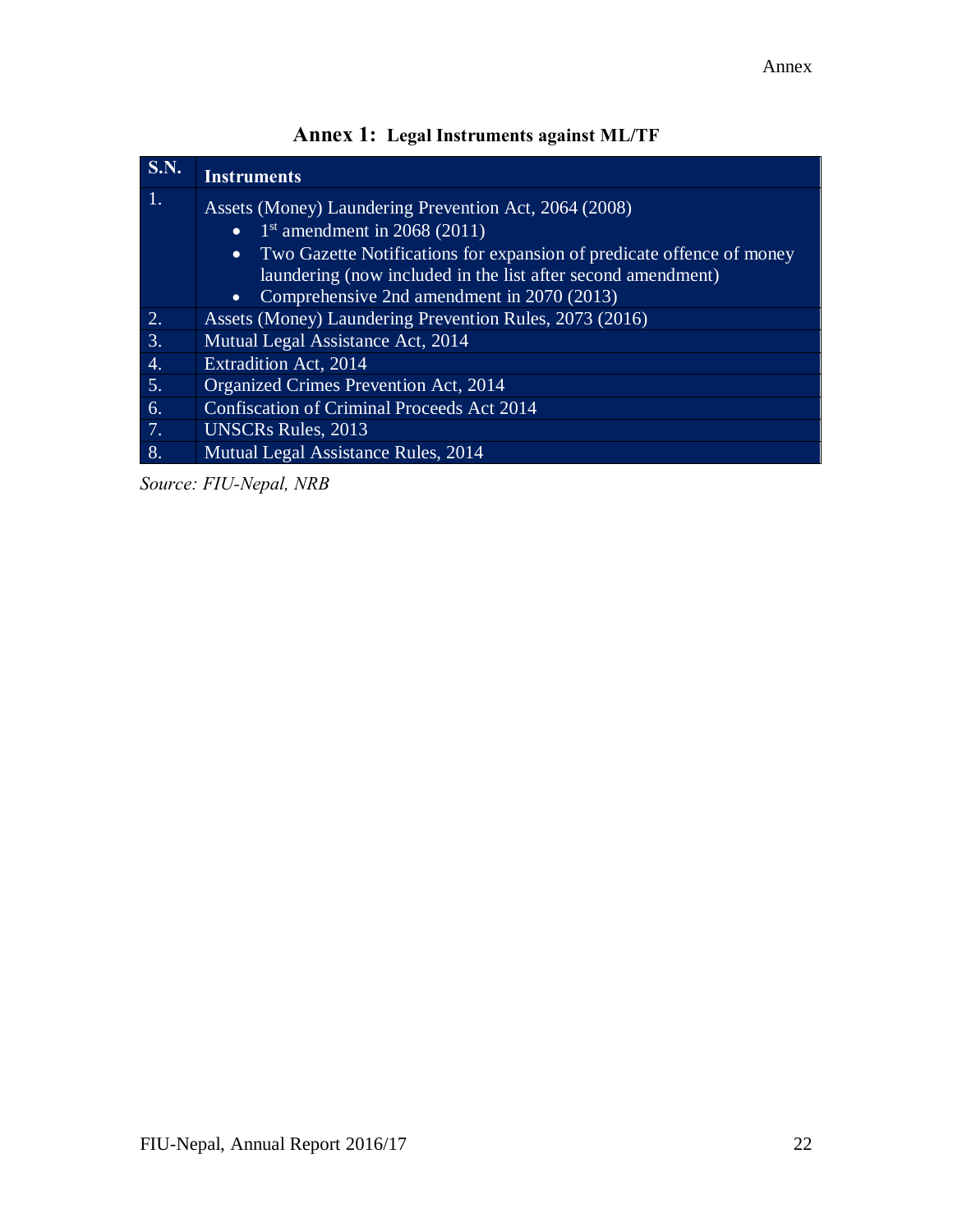| <b>S.N.</b> | <b>Instruments</b>                                                                                                                          | Date of Signature | Date of Ratification /<br><b>Accession</b>  |
|-------------|---------------------------------------------------------------------------------------------------------------------------------------------|-------------------|---------------------------------------------|
| 1.          | Convention<br><b>UN</b><br>against<br>Corruption, 2003                                                                                      | 10 Dec 2003       | 29 Mar 2011                                 |
| 2.          | Convention<br>UN<br>against<br>Transnational Organized<br>Crime,<br>2000                                                                    | 12 Dec 2002       | 23 Dec 2011                                 |
| 3.          | UN Convention against Terrorist<br>Financing, 1999                                                                                          |                   | 24 June 2011                                |
| 4.          | <b>Nations</b><br>United<br>Convention<br>Against Illicit Traffic in Narcotic<br><b>Drugs</b><br>and<br>Psychotropic<br>Substances, 1988    |                   | 24 July 1991                                |
| 5.          | Convention on the Prevention and<br>Punishment of Crimes against<br>Internationally Protected Persons,<br>including Diplomatic Agents, 1973 |                   | 9 Mar 1990                                  |
| 6.          | International Convention against<br>the Taking of Hostages, 1979                                                                            |                   | 9 Mar 1990.                                 |
| 7.          | $Convention$ on<br><b>Offences</b><br>and<br>Certain Other Acts Committed on<br>Board Aircraft, 1963                                        |                   | 15 April 1979.                              |
| 8.          | Convention for the Suppression of<br>Unlawful Acts against the Safety<br>of Civil Aviation, 1971                                            |                   | 11 January 1979                             |
| 9.          | SAARC Regional Convention on<br>Suppression of Terrorism, 1987<br>and its Additional Protocol, 2004                                         | 4 November 1987   | 22 August 1988                              |
| 10.         | <b>BIMSTEC: Sub Group Meeting on</b><br>Combating<br>Financing<br>the<br>of<br>Terrorism                                                    |                   | 8 February 2004 (Full<br>Member of BIMSTEC) |

**Annex 2: Ratified/Acceded International Conventions**

*Source: FIU-Nepal, NRB*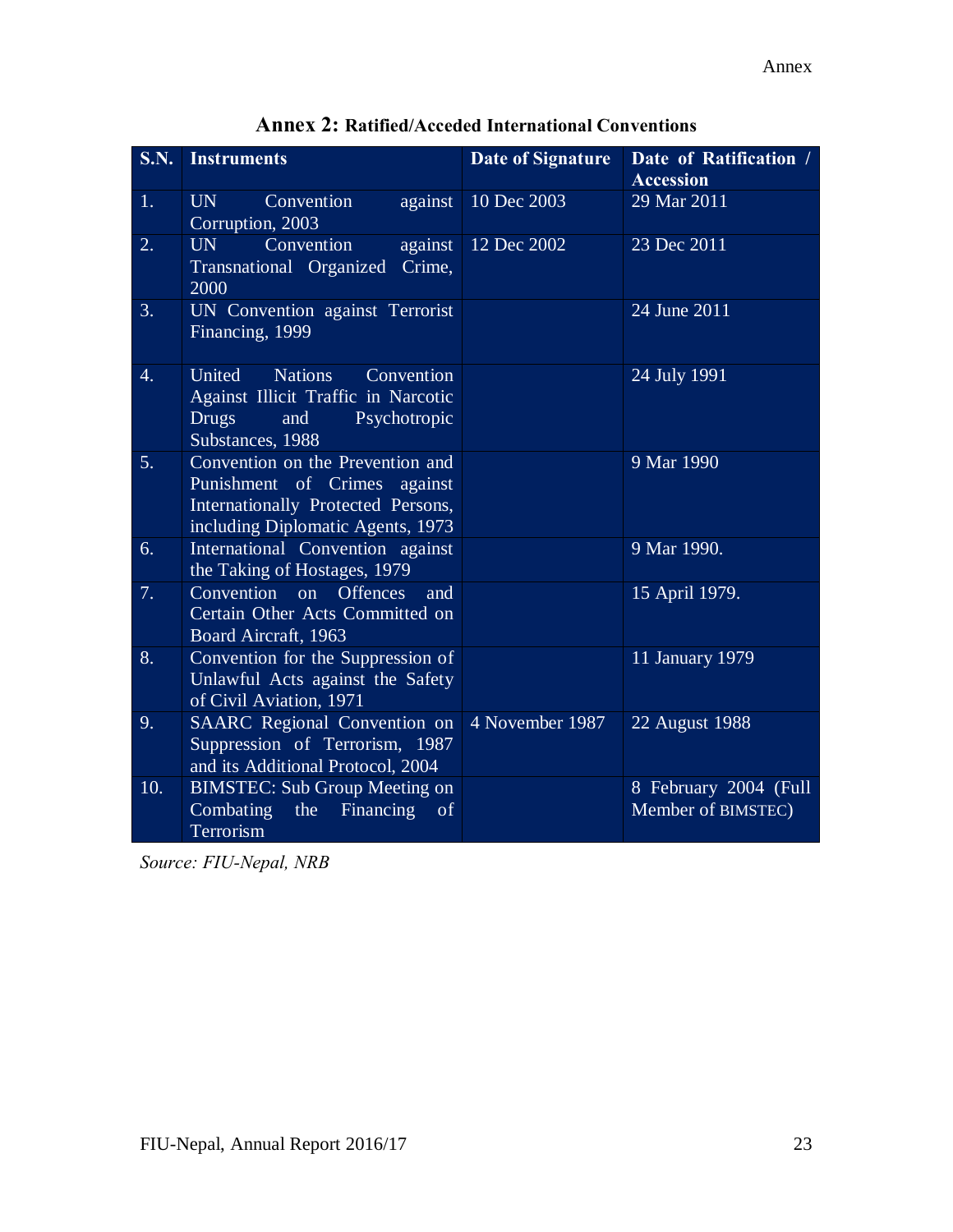| S.N.             | <b>Directives</b>                                                                                                                                                                                             | <b>Issuing Authority</b>                                    |
|------------------|---------------------------------------------------------------------------------------------------------------------------------------------------------------------------------------------------------------|-------------------------------------------------------------|
| 1.               | <b>NRB</b> Directives to Bank and Financial<br>Institutions, 2017                                                                                                                                             | NRB, Regulation Department                                  |
| 2.               | <b>Directives to Money Remitters</b>                                                                                                                                                                          | NRB.<br>Foreign<br>Exchange<br>Management Department        |
| 3.               | Directives to Money Changers                                                                                                                                                                                  | Foreign<br>Exchange<br>NRB,<br><b>Management Department</b> |
| $\overline{4}$ . | Directives to Securities Sector                                                                                                                                                                               | <b>SEBON</b>                                                |
| 5.               | Directives to Insurance Sector                                                                                                                                                                                | Insurance Board in 2012                                     |
| 6.               | Directives to all agencies for freezing the<br>property and funds of Designated as<br>terrorist, terrorist organizations and groups<br>by UN Security Council Resolutions, 2012,<br>(replaced by the Act now) | Replaced by the 2nd amendment of<br><b>ALPA</b>             |
| 7.               | <b>FIU Suspicious Transaction Reporting</b><br>Guidelines                                                                                                                                                     |                                                             |
| 8.               | FIU Threshold Transaction Reporting<br>Guidelines                                                                                                                                                             |                                                             |
| 9.               | <b>NRB/FIU Operational Manual</b>                                                                                                                                                                             |                                                             |
| 10.              | <b>FIU Security Manual</b>                                                                                                                                                                                    |                                                             |
| 11.              | <b>DMLI</b> Investigation Manual                                                                                                                                                                              |                                                             |

# **Annex 3: Regulatory/Supervisory Instruments**

*Source: FIU-Nepal, NRB*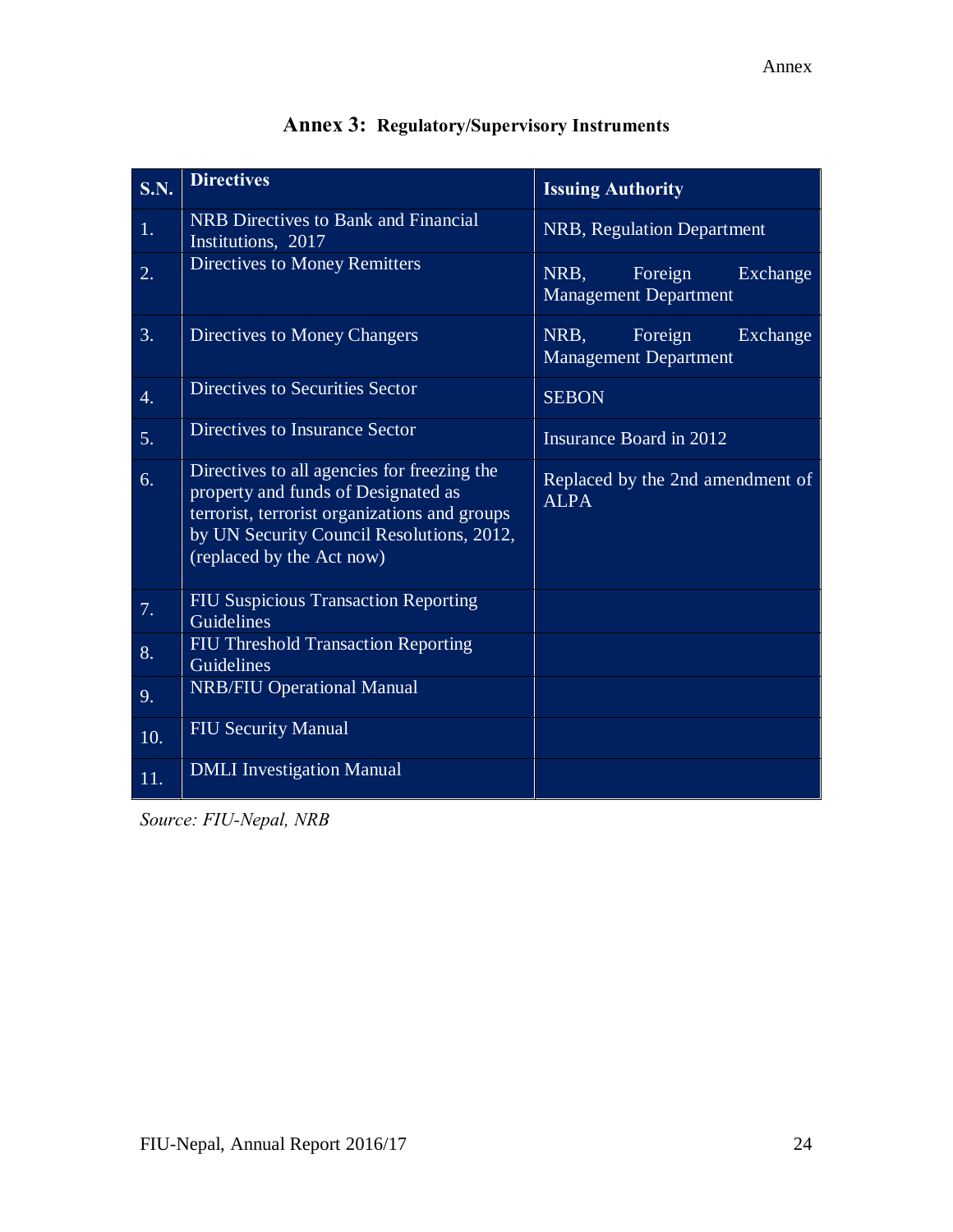| Rec. | <b>FATF Recommendations 2012</b>                                   | <b>Responsible Agency</b>               |
|------|--------------------------------------------------------------------|-----------------------------------------|
| 1.   | Assessing risks and applying a risk-based                          | Common:                                 |
|      | approach                                                           | • Primarily the Policy Level,           |
|      |                                                                    | <b>Financial Sector and LEAs</b>        |
| 2.   | National cooperation and coordination                              | Common:                                 |
|      |                                                                    | • Primarily the Policy Level,           |
|      |                                                                    | <b>Financial Sector and LEAs</b>        |
| 3.   | Money laundering offence                                           | Legal                                   |
| 4.   | Confiscation and provisional measures                              | <b>DMLI</b><br>$\bullet$                |
|      |                                                                    | <b>Nepal Police</b>                     |
|      |                                                                    | <b>DRI</b><br>$\bullet$                 |
|      |                                                                    | <b>CIAA</b><br>$\bullet$                |
|      |                                                                    | Customs<br>$\bullet$                    |
|      |                                                                    | Court<br>$\bullet$                      |
|      |                                                                    | <b>Confiscated Assets</b><br>$\bullet$  |
| 5.   | Terrorist financing offence                                        | <b>Management Department</b>            |
| 6.   |                                                                    | Legal<br>$\bullet$                      |
|      | Targeted financial sanctions related to terrorism                  | MOFA/MOHA<br>$\bullet$                  |
| 7.   | and terrorist financing<br>Targeted financial sanctions related to | Regulator/s<br>$\bullet$                |
|      | proliferation                                                      | MOFA/MOHA<br>$\bullet$                  |
| 8.   | Non-profit organizations                                           | Regulator/s<br>$\bullet$<br><b>MOHA</b> |
|      |                                                                    | $\bullet$<br><b>SWC</b>                 |
|      |                                                                    | $\bullet$<br>Regulator/s<br>$\bullet$   |
| 9.   | Financial institution secrecy laws                                 | Regulator/s<br>$\bullet$                |
| 10.  | Customer due diligence                                             | Regulator/s<br>$\bullet$                |
| 11.  | Record keeping                                                     | Regulator/s<br>$\bullet$                |
| 12.  | Politically exposed persons                                        | Regulator/s<br>$\bullet$                |
| 13.  | Correspondent banking                                              | Regulator/s<br>$\bullet$                |
| 14.  | Money or value transfer services                                   | Regulator/s<br>$\bullet$                |
| 15.  | New technologies                                                   | Regulator/s<br>$\bullet$                |
| 16.  | Wire transfers                                                     | Regulator/s<br>$\bullet$                |
| 17.  | Reliance on third parties                                          | Regulator/s<br>$\bullet$                |
| 18.  | Internal controls and foreign branches and                         | Regulator/s<br>$\bullet$                |
|      | subsidiaries                                                       |                                         |
| 19.  | Higher-risk countries                                              | Regulator/s<br>$\bullet$                |
| 20.  | Reporting of suspicious transactions                               | Regulator/s<br>$\bullet$                |
| 21.  | Tipping-off and confidentiality                                    | Regulator/s<br>$\bullet$                |
| 22.  | <b>DNFBPs: Customer due diligence</b>                              | Regulator/s<br>$\bullet$                |
| 23.  | <b>DNFBPs: Other measures</b>                                      | Regulator/s<br>$\bullet$                |
| 24.  | Transparency and beneficial ownership of legal                     | Legal Person Registrars ++<br>$\bullet$ |
|      | persons                                                            | Regulator/s<br>$\bullet$                |

#### **Annex 4: Responsibility of the Key Players (FATF Standards and Prevailing Nepalese Laws)**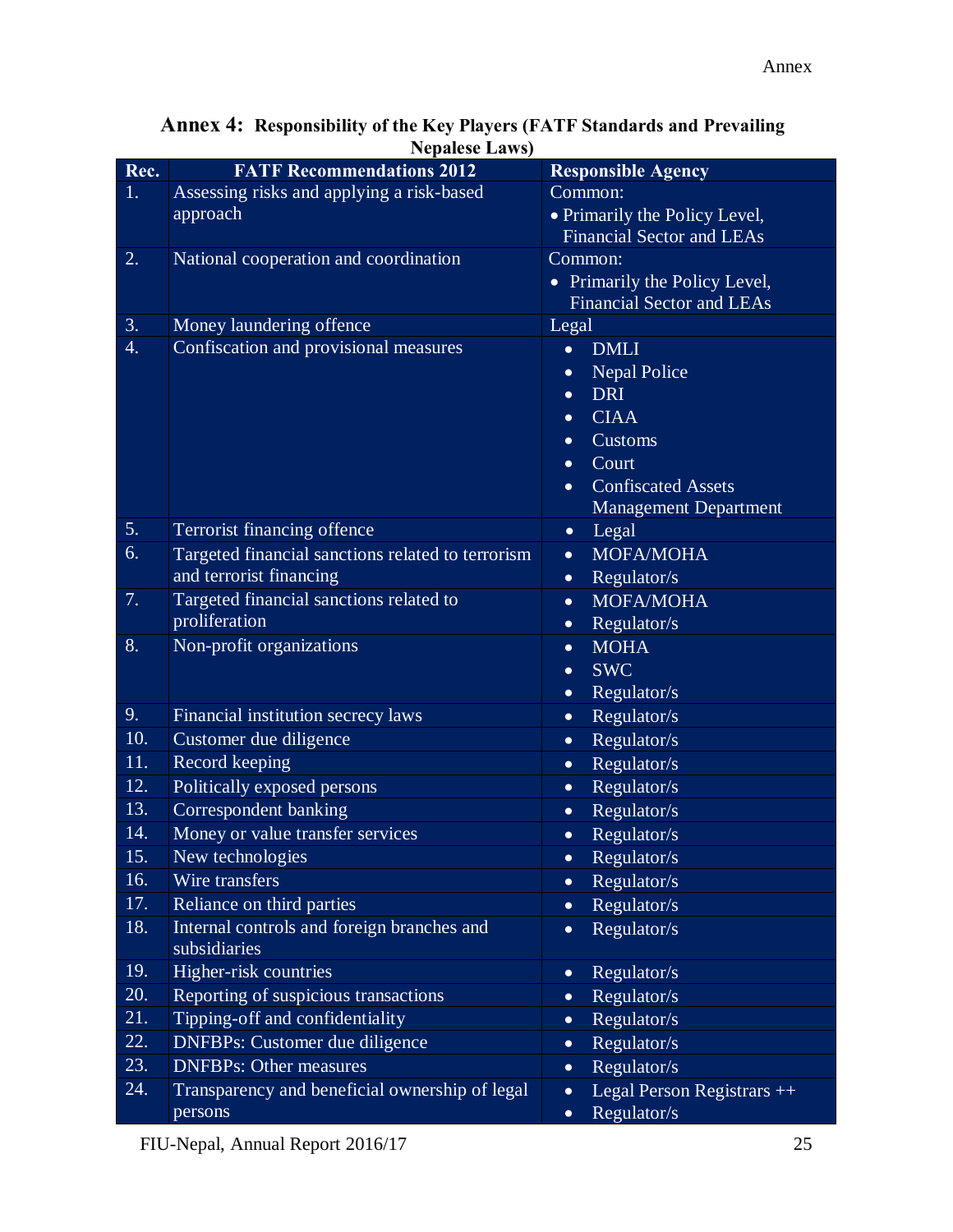| Rec. | <b>FATF Recommendations 2012</b>                        | <b>Responsible Agency</b>               |
|------|---------------------------------------------------------|-----------------------------------------|
| 25.  | Transparency and beneficial ownership of legal          | Legal Person Registrars ++<br>$\bullet$ |
|      | arrangements                                            | Regulator/s<br>$\bullet$                |
| 26.  | Regulation and supervision of financial<br>institutions | Regulator/s<br>$\bullet$                |
| 27.  | Powers of supervisors                                   | Regulator/s<br>$\bullet$                |
| 28.  | Regulation and supervision of DNFBPs                    | Regulator/s<br>$\bullet$                |
| 29.  | Financial intelligence units                            | <b>FIU</b><br>$\bullet$                 |
| 30.  | Responsibilities of law enforcement and                 | <b>DMLI</b><br>$\bullet$                |
|      | investigative authorities                               | <b>Nepal Police</b><br>$\bullet$        |
|      |                                                         | <b>DRI</b><br>$\bullet$                 |
|      |                                                         | <b>CIAA</b><br>$\bullet$                |
| 31.  | Powers of law enforcement and investigative             | <b>DMLI</b><br>$\bullet$                |
|      | authorities                                             | <b>Nepal Police</b><br>$\bullet$        |
|      |                                                         | <b>DRI</b><br>$\bullet$                 |
|      |                                                         | <b>CIAA</b><br>$\bullet$                |
| 32.  | Cash couriers                                           | Customs<br>$\bullet$                    |
|      |                                                         | Regulator/s<br>$\bullet$                |
|      |                                                         | <b>FIU</b><br>$\bullet$                 |
| 33.  | <b>Statistics</b>                                       | Common                                  |
| 34.  | Guidance and feedback                                   | Regulator/s<br>$\bullet$                |
|      |                                                         | <b>FIU</b><br>$\bullet$                 |
|      |                                                         | LEAs<br>$\bullet$                       |
|      |                                                         | Res<br>$\bullet$                        |
| 35.  | <b>Sanctions</b>                                        | Court<br>$\bullet$                      |
|      |                                                         | <b>Confiscated Assets</b><br>$\bullet$  |
|      |                                                         | <b>Management Department</b>            |
| 36.  | <b>International instruments</b>                        | <b>MOFA</b><br>$\bullet$                |
|      |                                                         | <b>MOLJ</b><br>$\bullet$                |
| 37.  | Mutual legal assistance                                 | <b>MOLJ</b><br>$\bullet$                |
|      |                                                         | <b>Attorney General</b><br>$\bullet$    |
|      |                                                         | Court<br>$\bullet$                      |
| 38.  | Mutual legal assistance: freezing and<br>confiscation   | <b>MOLJ</b><br>$\bullet$                |
|      |                                                         | <b>Attorney General</b><br>$\bullet$    |
|      |                                                         | Court<br>$\bullet$                      |
| 39.  | <b>Extradition</b>                                      | <b>MOHA</b><br>$\bullet$                |
|      |                                                         | Court<br>$\bullet$                      |
| 40.  | Other forms of international cooperation                | <b>FIU</b><br>$\bullet$                 |
|      |                                                         | <b>LEAs</b><br>$\bullet$                |
|      |                                                         | Regulator/s<br>$\bullet$                |

*Source: FIU-Nepal, NRB*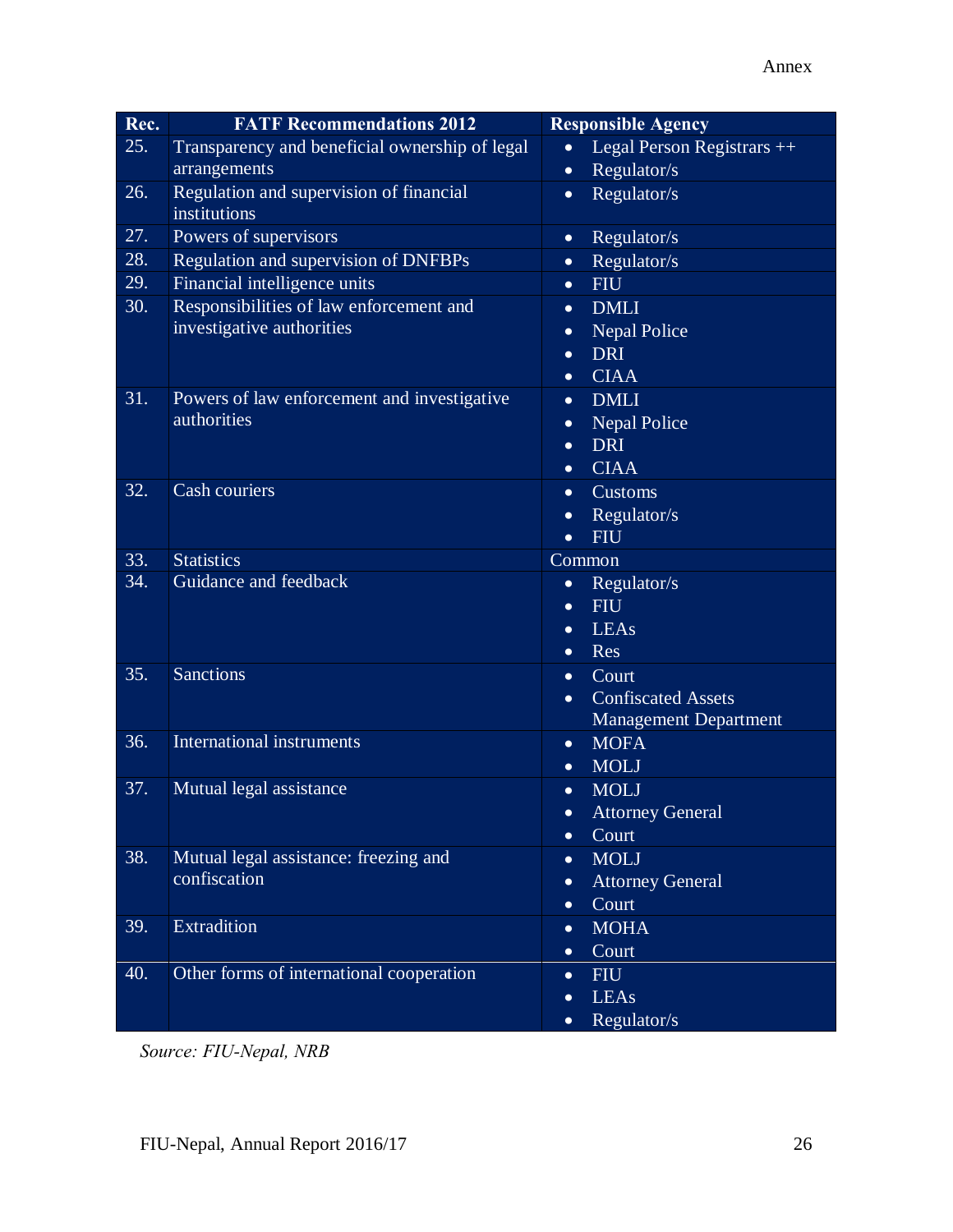#### Annex



*Source: FIU-Nepal*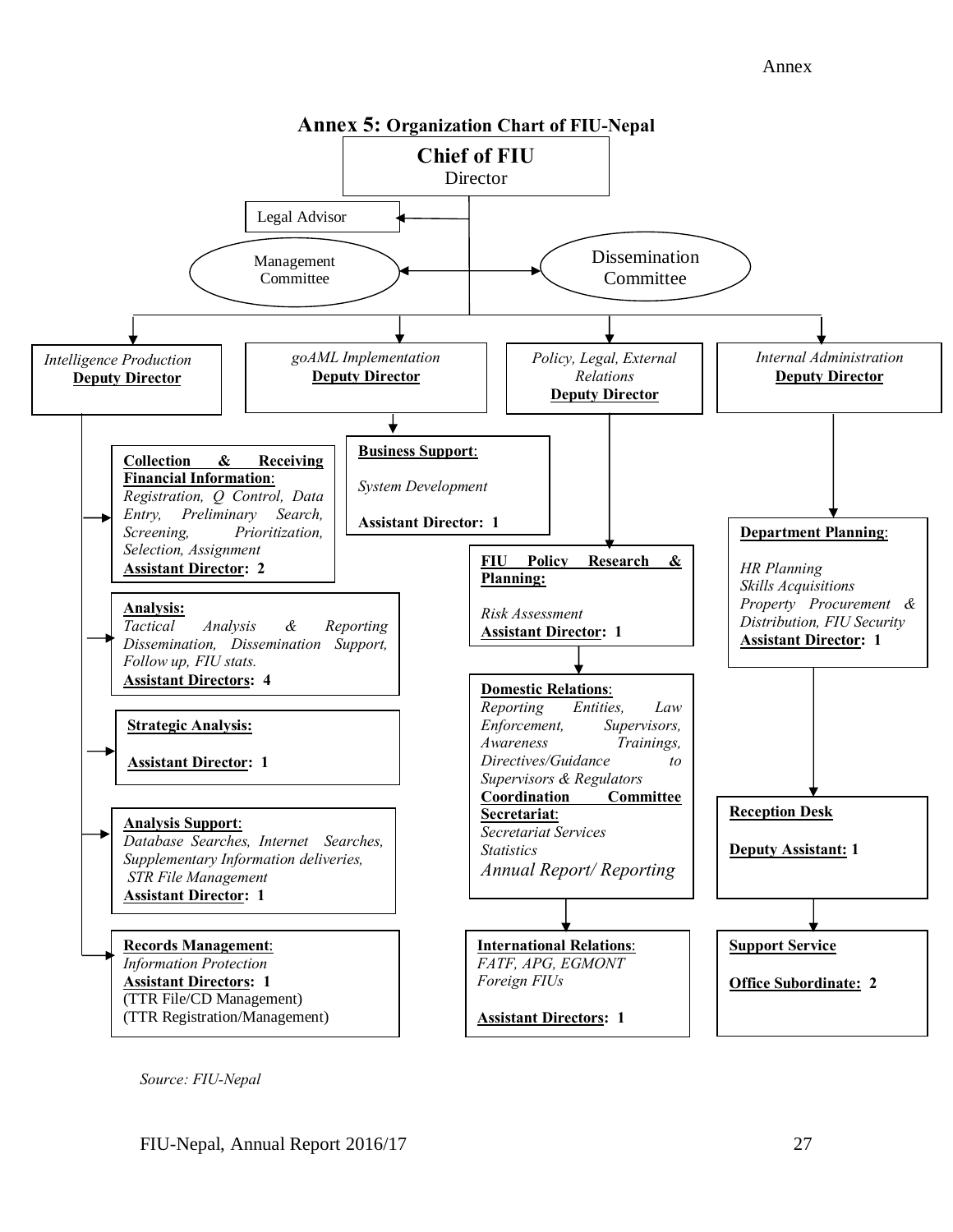#### **FREQUENTLY ASKED QUESTIONS (FAQ)-STRs' PLEASE NOTE THAT THESE Q&As CONSTITUTE BRIEF GUIDANCE AND ARE PROVIDED FOR INFORMATION ONLY**

#### **1. What is a STR?**

A STR is a Suspicious Transaction Report or disclosure. A person must make a required report (within three days of the suspicion) if you know or suspect or have reasonable grounds for knowing or suspecting that another person is engaged in money laundering or that certain property is or is derived from the proceeds of criminal conduct or terrorist financing. The STR has to be reported even when the customer only attempts to establish a relation with the reporting entity.

#### **2. Which law should I disclose under?**

The legal basis for the reporting of suspicion in respect of money laundering is set out in Assets (Money) Laundering Prevention Act, 2008. The legal basis for the reporting of suspicion in respect of terrorist financing is also the same.

#### **3. When should I submit a STR ?**

A person acting in the capacity of a financial services business or a non-financial services business is required to submit a STR to FIU as soon as that person knows or suspects (or has reasonable grounds for knowing or suspecting) that another person is engaged in money laundering or terrorist financing or that certain property is or is derived from the proceeds of criminal conduct or terrorist financing.

Further to that the information or other matter on which the knowledge or suspicion is based, or which gives the reasonable grounds for that knowledge or suspicion, came to them in the course of the business and makes the STR as soon as practicable after the information or other matter comes to them.

#### **4. How do I submit a STR to the FIU?**

A STR must be submitted at the FIU under a prescribed form under Unified Directive No.19 along with the necessary documents.

#### **5. Does FIU have the automatic system for the reporting of STR?**

<span id="page-34-0"></span>The FIU Nepal is going to introduce the automated system called goAML to the reporting entities in the near future. For this purpose the online reporting system will be first introduced among the 'A' class banks only. They have already been provided with the instruction to develop the mechanism that is compatible with the goAML software to report online.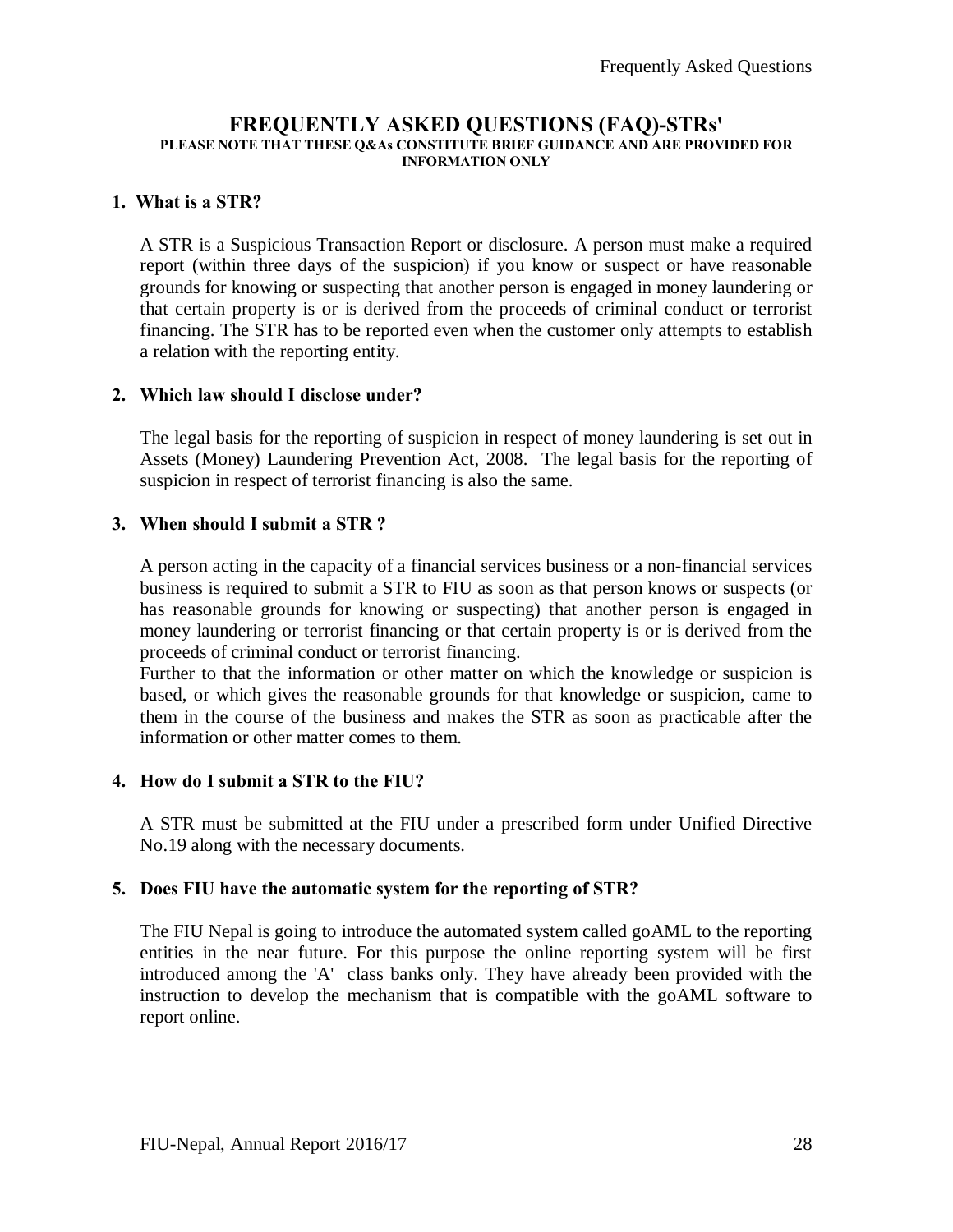#### **PLEASE NOTE THAT THESE Q&As CONSTITUTE BRIEF GUIDANCE AND ARE PROVIDED FOR INFORMATION ONLY**

#### **6. What should I include in a STR?**

The quality of a STR is only as good as the content therefore you should include, 'who, what, where, when, why and how aInclude as much information as you can which has led to your suspicion; including all supporting documentation and the analysis required under Unified Directive No. 19.

#### **7. What do I do if I am requested to provide additional information from the FIU?**

Reporting Entities who receive a request for additional information from the FIU should respond as instructed by the Act, Rule and Directives.

#### **8. Can I terminate the business relationship?**

Whether or not to terminate a business relationship is a commercial decision for the Reporting Entities. Where a RE makes a decision to terminate a business relationship after it has made a STR and is concerned that in doing so it may prejudice an investigation or contravene the tipping off rules, it should engage with the FIU accordingly. The decision to terminate a relationship, however, remains with the Reporting Entities.

#### **9. What is 'Tipping Off'?**

The Assets (Money) Laundering Prevention Act, 2008 provides that it is an offence if a person knows, or suspects, that an internal suspicion report to a FIU Nepal has been or will be made or if any information or other matter concerning the internal suspicion report or STR has been or will be communicated to FIU and s/he discloses to any other person information or any other matter about, or relating to, that knowledge or suspicion unless it is for a purpose set out in those laws.